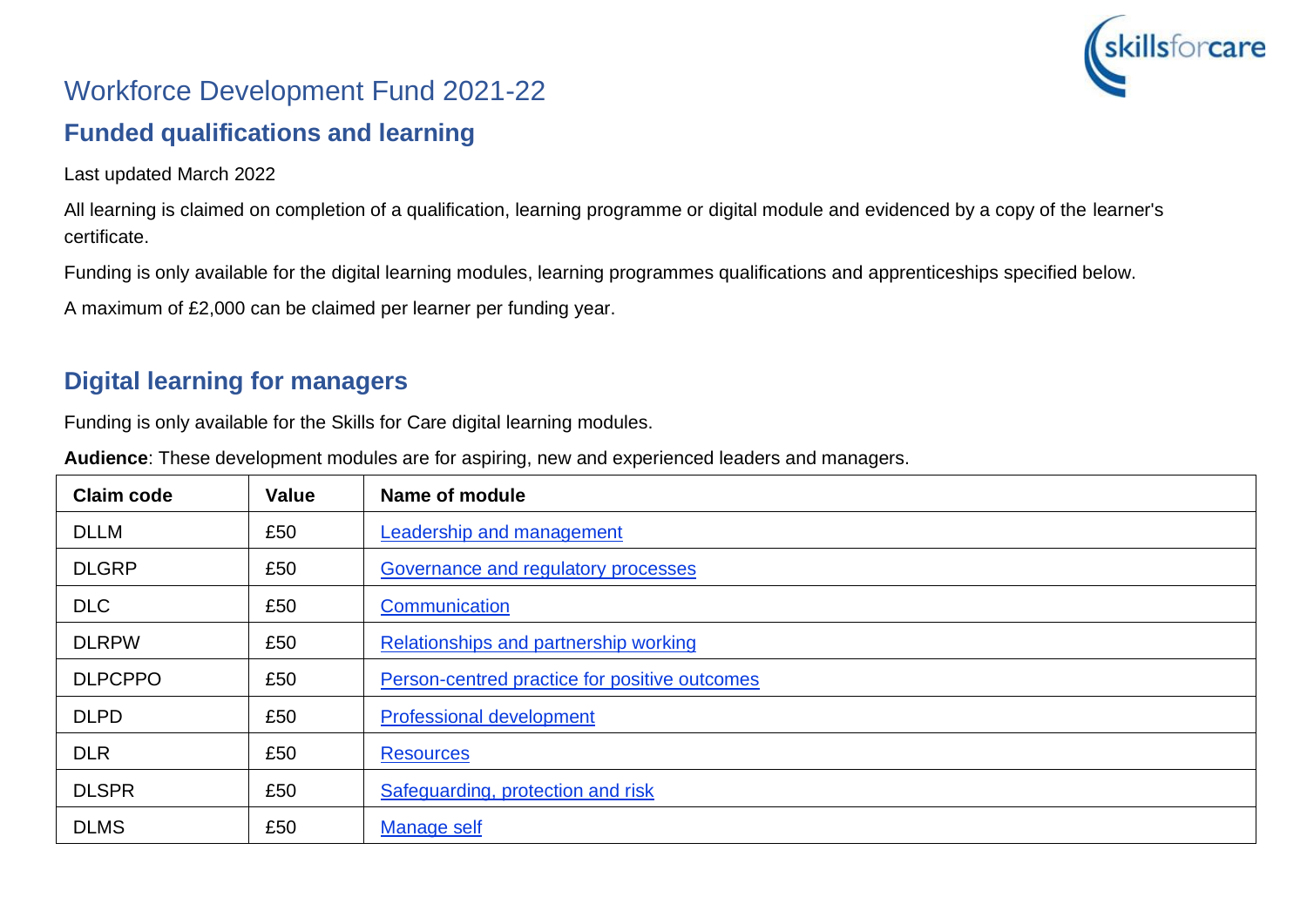| <b>Claim code</b> | <b>Value</b> | Name of module                               |
|-------------------|--------------|----------------------------------------------|
| <b>DLDM</b>       | £50          | Decision making                              |
| <b>DLESI</b>      | £50          | <b>Entrepreneurial skills and innovation</b> |
| <b>DLFE</b>       | £100         | <b>Learning from Events</b>                  |

### **Digital learning for CQC inspection preparation**

Funding is only available for the Skills for Care digital learning modules.

**Audience**: These development modules are for new managers, new providers, quality & compliance leads and others preparing for CQC inspection and those within or helping CQC regulated services recover from falling below national standards.

| <b>Claim code</b> | Value | Name of module                    |
|-------------------|-------|-----------------------------------|
| <b>DLBPCI</b>     | £50   | Being prepared for CQC inspection |
| <b>DLICR</b>      | £50   | Improving your CQC rating         |

#### **Forefront digital learning modules**

Funding is only available for the Skills for Care digital learning modules.

**Audience**: These development modules are for frontline workers from diverse ethnic backgrounds

| <b>Claim code</b> | <b>Value</b> | Name of module                                           |
|-------------------|--------------|----------------------------------------------------------|
| l DLEDI           | £50          | Module 1 – Equality, diversity and inclusion             |
| DLLDCP            | £50          | Module 2 – Leadership development and career progression |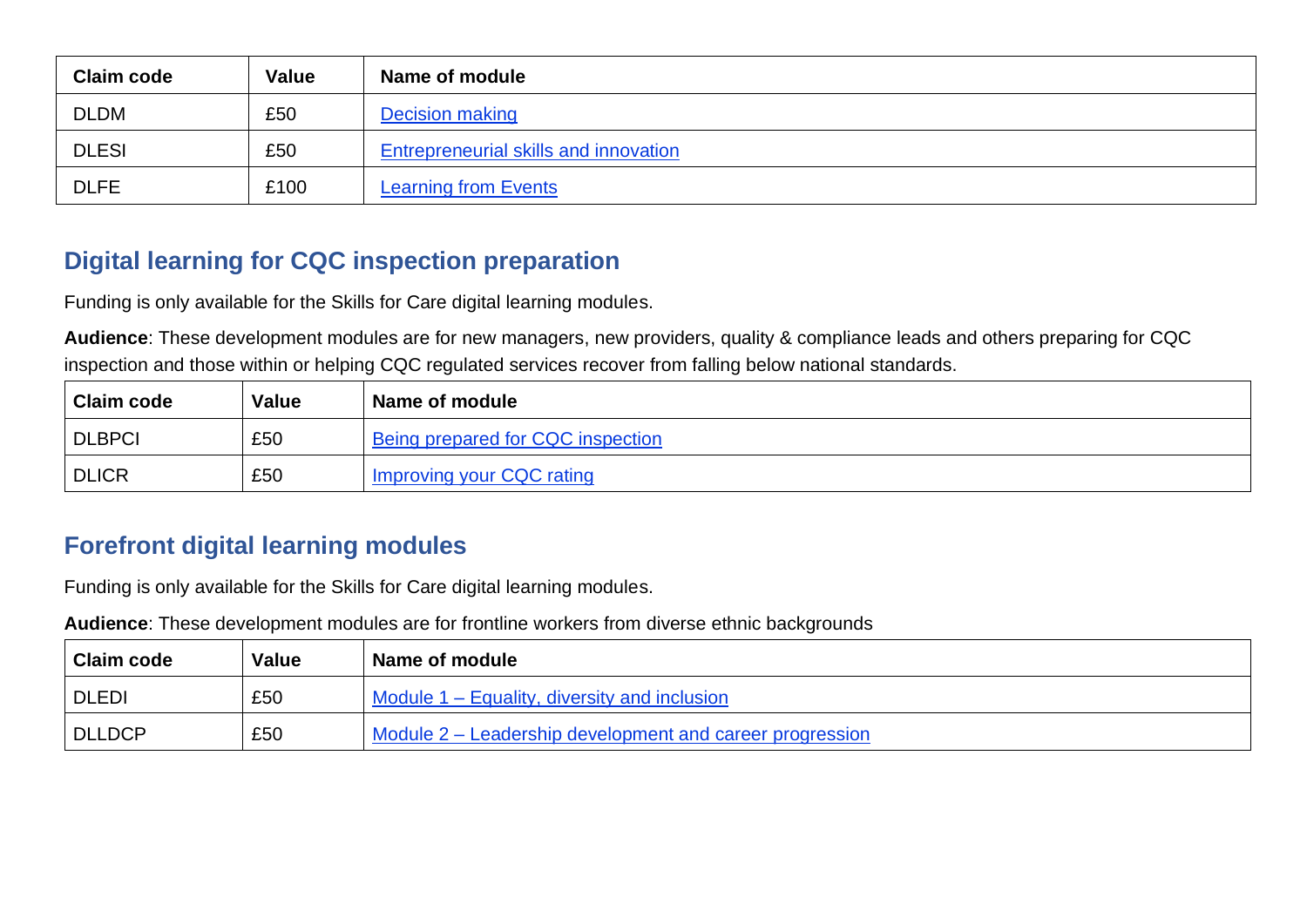### **Digital learning for Care Certificate Assessors**

Funding is only available for the Care Certificate Assessors modules developed by Skills for Care and Health Education England which are completed through the e-Learning for Healthcare (e-LfH) portal.

**Audience:** This learning programme is for individuals who will be assessing the Care Certificate in the workplace.

| <b>Claim code</b> | Value | Name of module                      |
|-------------------|-------|-------------------------------------|
| <b>DLCCA</b>      | £100  | $\sim$ ctitionto<br>are:<br>າວຕວວບເ |

### **Learning programmes**

Learning programmes can only be delivered by endorsed providers under licence.

| <b>Claim code</b> | Value | Name of learning programme             | <b>Audience</b>                                                                                                              |  |  |
|-------------------|-------|----------------------------------------|------------------------------------------------------------------------------------------------------------------------------|--|--|
|                   |       |                                        |                                                                                                                              |  |  |
| <b>EOLCLP</b>     | £140  | End of Life Care Awareness Programme   | Front line care workers and supervisors                                                                                      |  |  |
| <b>LCIC</b>       | £500  | <b>Leading Change Improving Care</b>   | Registered managers and service managers                                                                                     |  |  |
| <b>LTS</b>        | £500  | <b>Lead to Succeed</b>                 | Aspiring and deputy managers                                                                                                 |  |  |
| MU                | £500  | Moving up                              | Team leaders, deputy managers, managers, supervisors,<br>care coordinators, commissioners from diverse ethnic<br>backgrounds |  |  |
| <b>UPM</b>        | £125  | Understanding performance management   | Registered managers and service managers                                                                                     |  |  |
| <b>USMS</b>       | £125  | Understanding self-management skills   | Registered managers and service managers                                                                                     |  |  |
| <b>UWC</b>        | £125  | <b>Understanding workplace culture</b> | Registered managers and service managers                                                                                     |  |  |
| WL                | £500  | <b>Well-led</b>                        | Registered managers and service managers                                                                                     |  |  |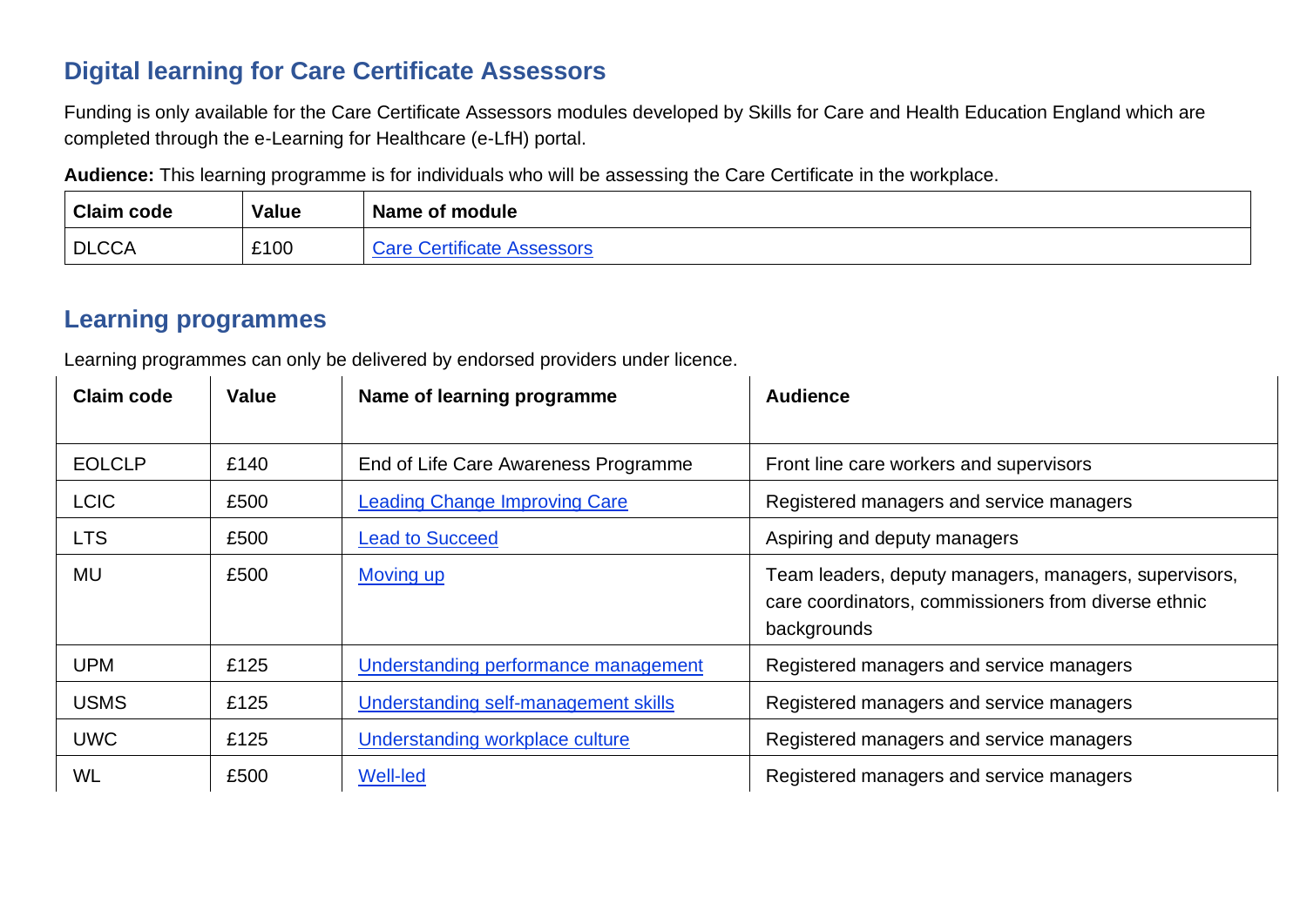### **Mental Health First Aid**

Funding is only available for the courses specified below from MHFA England booked via their [website.](https://mhfaengland.org/)

| <b>Claim code</b> | Value | Name of learning programme                             | <b>Duration</b>                                                           |
|-------------------|-------|--------------------------------------------------------|---------------------------------------------------------------------------|
| <b>MHFA</b>       | £100  | <b>Online Mental Health First Aid Adult</b>            | 17 hours – 7 hours individual learning and<br>4 x 2.5 hours live sessions |
| <b>MHFA</b>       | £100  | Adult MHFA Two Day Classroom - Mental Health First Aid | Two days                                                                  |

#### **Qualifications**

Some qualifications listed below are no longer available to learners, but WDF can be claimed for already registered learners on completion within the current funding year.

Qualification titles highlighted green have been approved by Skills for Care against our RQF minimum specifications. Skills for Care recommends new learners are registered for these diplomas.

Qualifications highlighted orange will not be funded beyond 2021-22 so ensure any claims are submitted by the end of the funding year.

| Level and type            | <b>Qualification title</b>                          | Qualification<br>number | <b>Total</b><br>Qualification<br>Time (TQT)<br>hours | Awarding<br>Organisation | <b>Funding</b><br><b>Value</b> |
|---------------------------|-----------------------------------------------------|-------------------------|------------------------------------------------------|--------------------------|--------------------------------|
| <b>Activity Provision</b> |                                                     |                         |                                                      |                          |                                |
| Level 2 Award             | <b>Supporting Activity Provision in Social Care</b> | 600/9559/3              | 80                                                   | <b>OCN London</b>        | £120                           |
| Level 3 Certificate       | <b>Activity Provision In Social Care</b>            | 601/1061/2              | 180                                                  | <b>OCN London</b>        | £300                           |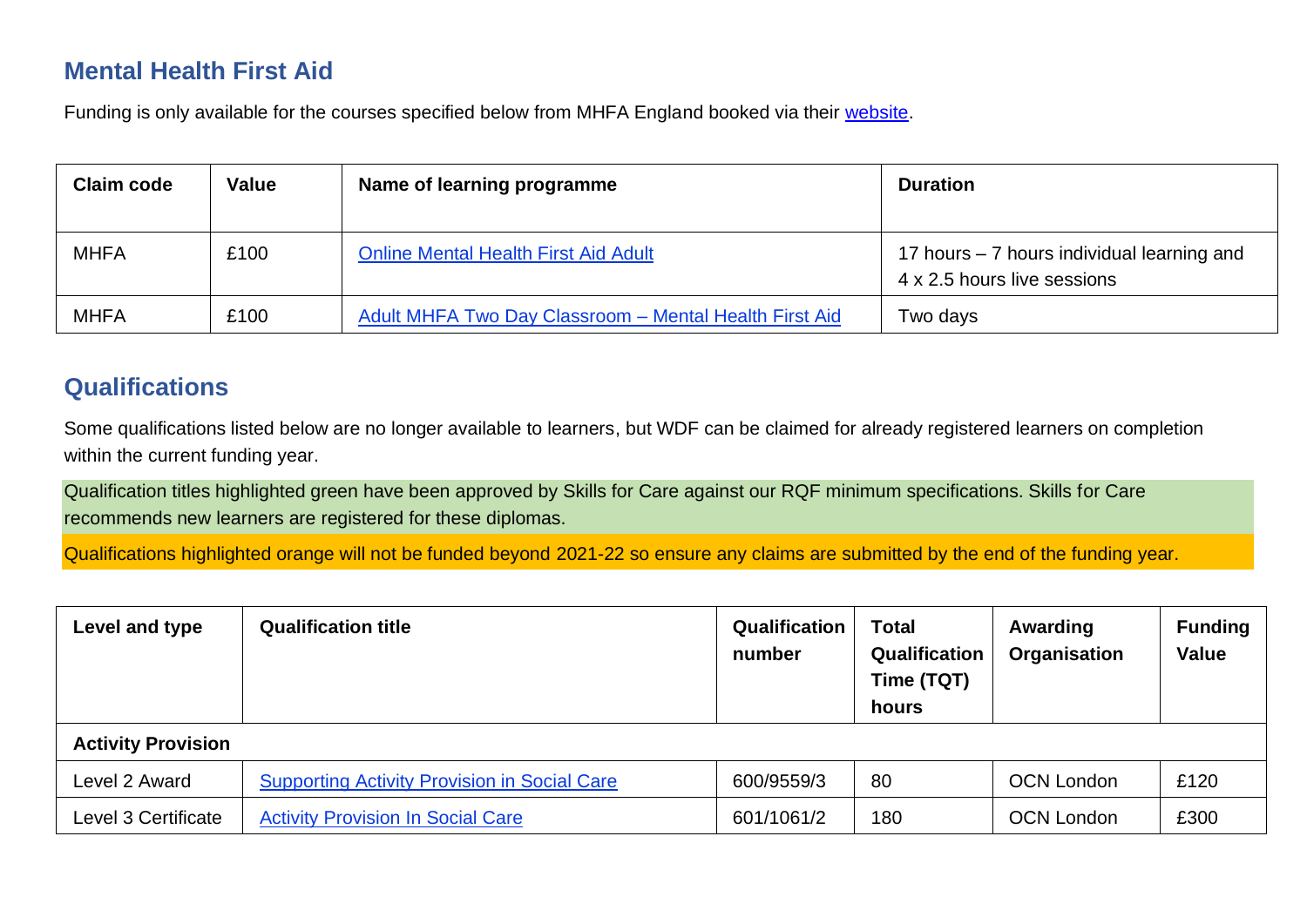| Level and type              | <b>Qualification title</b>                                           | Qualification<br>number | <b>Total</b><br>Qualification<br>Time (TQT)<br>hours | Awarding<br>Organisation | <b>Funding</b><br><b>Value</b> |
|-----------------------------|----------------------------------------------------------------------|-------------------------|------------------------------------------------------|--------------------------|--------------------------------|
| Level 3 Certificate         | <b>Activity Provision In Social Care</b>                             | 600/2955/9              | 180                                                  | Pearson                  | £300                           |
| <b>Advocacy</b>             |                                                                      |                         |                                                      |                          |                                |
| Level 3 Certificate         | <b>Independent Advocacy</b>                                          | 600/7153/9              | 320                                                  | <b>City and Guilds</b>   | £540                           |
| Level 4                     | <b>Independent Advocacy Practice</b>                                 | 603/6889/5              | 283                                                  | <b>City and Guilds</b>   | £540                           |
| <b>Assisting and Moving</b> |                                                                      |                         |                                                      |                          |                                |
| Level 2 Certificate         | Assisting and Moving Individuals for a Social Care<br><b>Setting</b> | 601/7428/6              | 140                                                  | <b>TQUK</b>              | £300                           |
| <b>Autism</b>               |                                                                      |                         |                                                      |                          |                                |
| Level 2 Certificate         | <b>Introduction to Autistic Spectrum Conditions</b>                  | 603/4453/2              | 145                                                  | Highfield                | £300                           |
| Level 2 Certificate         | <b>Understanding Autism</b>                                          | 603/5139/1              | 200                                                  | <b>ICQ</b>               | £300                           |
| Level 2 Certificate         | <b>Understanding Autism</b>                                          | 601/6330/6              | 180                                                  | NCFE/CACHE               | £300                           |
| Level 2 Certificate         | <b>Understanding Autism</b>                                          | 603/2942/7              | 150                                                  | <b>TQUK</b>              | £300                           |
| Level 3 Certificate         | <b>Autism Support</b>                                                | 603/2904/X              | 240                                                  | <b>OCNWM</b>             | £420                           |
| Level 3 Certificate         | <b>Understanding Autism</b>                                          | 603/1935/5              | 230                                                  | NCFE/CACHE               | £420                           |
| Level 3 Certificate         | <b>Understanding Autism</b>                                          | 603/3203/7              | 190                                                  | <b>TQUK</b>              | £300                           |
| <b>Clinical Skills</b>      |                                                                      |                         |                                                      |                          |                                |
| Level 2 Certificate         | <b>Clinical Skills</b>                                               | 601/6071/8              | 184                                                  | <b>City and Guilds</b>   | £300                           |
|                             |                                                                      |                         |                                                      |                          |                                |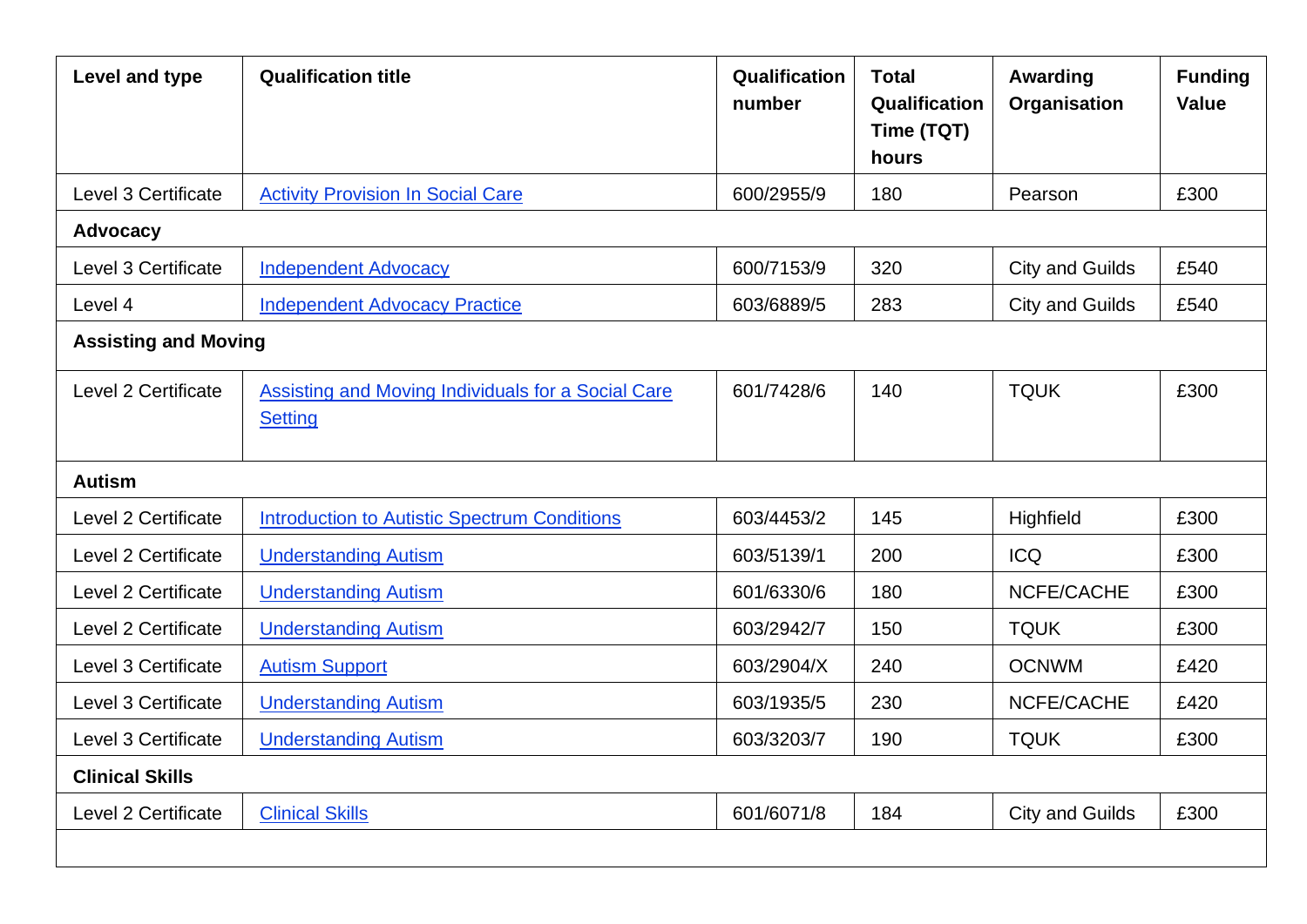| Level and type      | <b>Qualification title</b>                                                                                 | Qualification<br>number | <b>Total</b><br>Qualification<br>Time (TQT)<br>hours | Awarding<br>Organisation | <b>Funding</b><br><b>Value</b> |
|---------------------|------------------------------------------------------------------------------------------------------------|-------------------------|------------------------------------------------------|--------------------------|--------------------------------|
| Commissioning       |                                                                                                            |                         |                                                      |                          |                                |
| Level 5 certificate | <b>Fundamental Knowledge in Commissioning for</b><br>Wellbeing<br>(Part of our RQF minimum specifications) | 603/0969/6              | 235                                                  | Highfield                | £1,300                         |
| <b>Dementia</b>     |                                                                                                            |                         |                                                      |                          |                                |
| Level 2 Award       | <b>Awareness Of Dementia</b>                                                                               | 601/6122/X              | 75                                                   | <b>BIIAB</b>             | £120                           |
| Level 2 Award       | <b>Awareness Of Dementia</b>                                                                               | 501/1146/2              | 80                                                   | <b>City and Guilds</b>   | £120                           |
| Level 2 Award       | <b>Awareness Of Dementia</b>                                                                               | 600/1826/4              | 80                                                   | Highfield                | £120                           |
| Level 2 Award       | <b>Awareness Of Dementia</b>                                                                               | 601/6927/8              | 80                                                   | <b>ICQ</b>               | £120                           |
| Level 2 Award       | <b>Awareness Of Dementia</b>                                                                               | 600/8176/4              | 80                                                   | Innovate<br>Awarding     | £120                           |
| Level 2 Award       | <b>Awareness Of Dementia</b>                                                                               | 600/3095/1              | 80                                                   | NCFE/CACHE               | £120                           |
| Level 2 Award       | <b>Awareness Of Dementia</b>                                                                               | 600/9121/6              | 80                                                   | <b>OCN London</b>        | £120                           |
| Level 2 Award       | <b>Awareness Of Dementia</b>                                                                               | 501/1257/0              | 80                                                   | Pearson                  | £120                           |
| Level 2 Award       | <b>Awareness Of Dementia</b>                                                                               | 600/4613/2              | 80                                                   | <b>Skills First</b>      | £120                           |
| Level 2 Award       | <b>Awareness Of Dementia</b>                                                                               | 601/4053/7              | 80                                                   | <b>TQUK</b>              | £120                           |
| Level 2 Certificate | Dementia Care                                                                                              | 501/1206/5              | 180                                                  | <b>City and Guilds</b>   | £300                           |
| Level 2 Certificate | Dementia Care                                                                                              | 501/1189/9              | 180                                                  | Pearson                  | £300                           |
| Level 2 Certificate | Dementia Care                                                                                              | 600/4628/4              | 180                                                  | <b>Skills First</b>      | £300                           |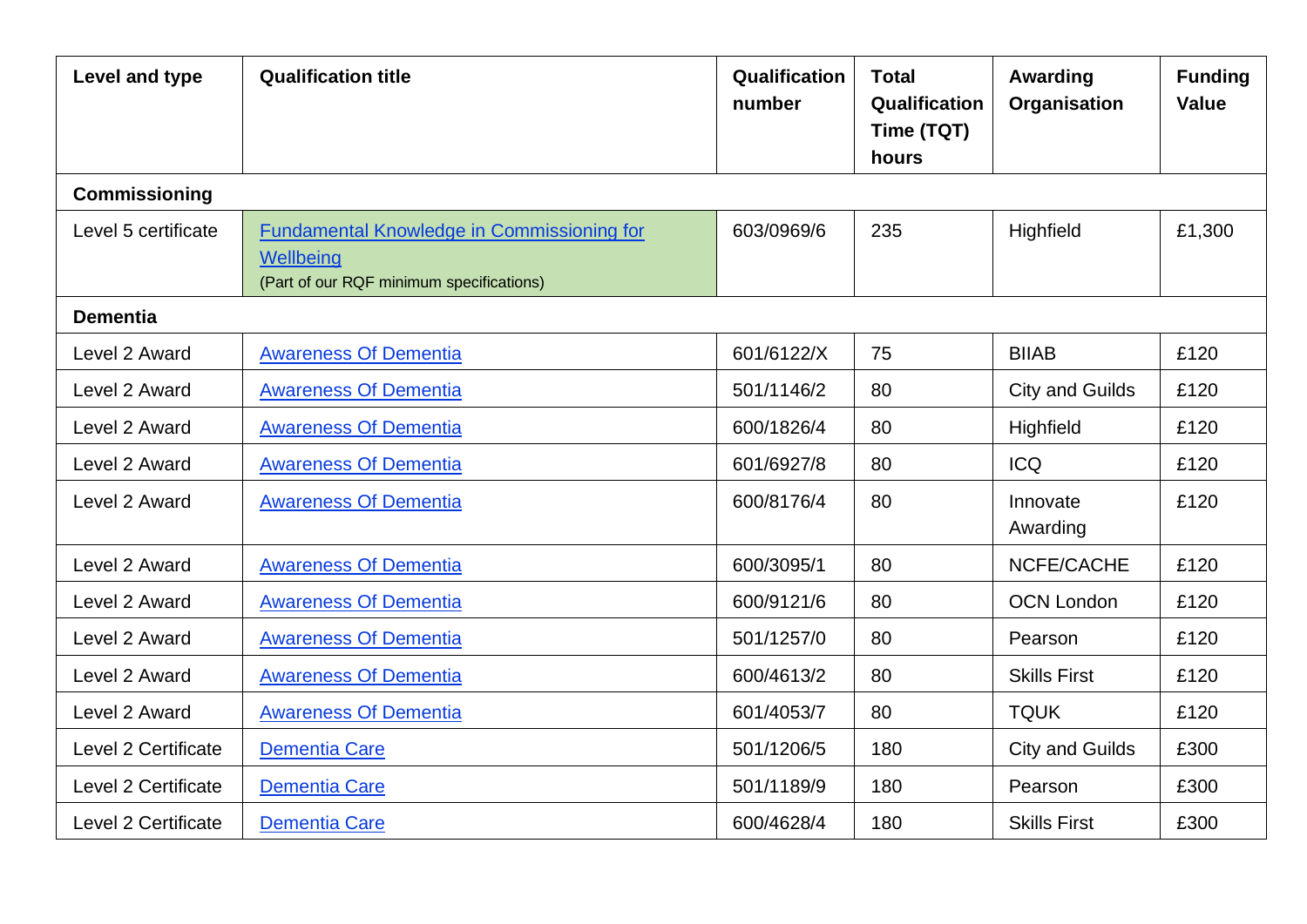| Level and type      | <b>Qualification title</b>                        | Qualification<br>number | <b>Total</b><br>Qualification<br>Time (TQT)<br>hours | Awarding<br>Organisation | <b>Funding</b><br><b>Value</b> |
|---------------------|---------------------------------------------------|-------------------------|------------------------------------------------------|--------------------------|--------------------------------|
| Level 2 Certificate | <b>Dementia Care</b>                              | 601/7940/5              | 180                                                  | <b>TQUK</b>              | £300                           |
| Level 3 Award       | <b>Awareness of Dementia</b>                      | 601/6127/9              | 110                                                  | <b>BIIAB</b>             | £180                           |
| Level 3 Award       | <b>Awareness of Dementia</b>                      | 501/1654/X              | 110                                                  | <b>City and Guilds</b>   | £180                           |
| Level 3 Award       | <b>Awareness of Dementia</b>                      | 601/6925/4              | 110                                                  | <b>ICQ</b>               | £180                           |
| Level 3 Award       | <b>Awareness of Dementia</b>                      | 600/3085/9              | 110                                                  | NCFE/CACHE               | £180                           |
| Level 3 Award       | <b>Awareness Of Dementia</b>                      | 600/9551/9              | 110                                                  | <b>OCN London</b>        | £180                           |
| Level 3 Award       | <b>Awareness of Dementia</b>                      | 600/2998/5              | 110                                                  | Pearson                  | £180                           |
| Level 3 Award       | <b>Awareness of Dementia</b>                      | 601/7430/4              | 110                                                  | <b>TQUK</b>              | £180                           |
| Level 3 Certificate | Dementia Care                                     | 501/1655/1              | 210                                                  | <b>City and Guilds</b>   | £420                           |
| Level 3 Certificate | <b>Dementia Care</b>                              | 601/6270/3              | 210                                                  | <b>ICQ</b>               | £420                           |
| Level 3 Certificate | Dementia Care                                     | 601/5738/0              | 210                                                  | <b>SFJ Awards</b>        | £420                           |
| <b>Diabetes</b>     |                                                   |                         |                                                      |                          |                                |
| Level 2 Certificate | Understanding the Care and Management of Diabetes | 601/7262/9              | 160                                                  | <b>BIIAB</b>             | £300                           |
| Level 2 Certificate | Understanding the Care and Management of Diabetes | 601/7356/7              | 160                                                  | <b>Focus Awards</b>      | £300                           |
| Level 2 Certificate | Understanding the Care and Management of Diabetes | 601/5524/3              | 160                                                  | <b>IAO</b>               | £300                           |
| Level 2 Certificate | Understanding the Care and Management of Diabetes | 603/5281/4              | 150                                                  | <b>ICQ</b>               | £300                           |
| Level 2 Certificate | Understanding the Care and Management of Diabetes | 601/5542/5              | 160                                                  | <b>SFJ Awards</b>        | £300                           |
| Level 2 Certificate | Understanding the Care and Management of Diabetes | 600/9311/0              | 160                                                  | NCFE/CACHE               | £300                           |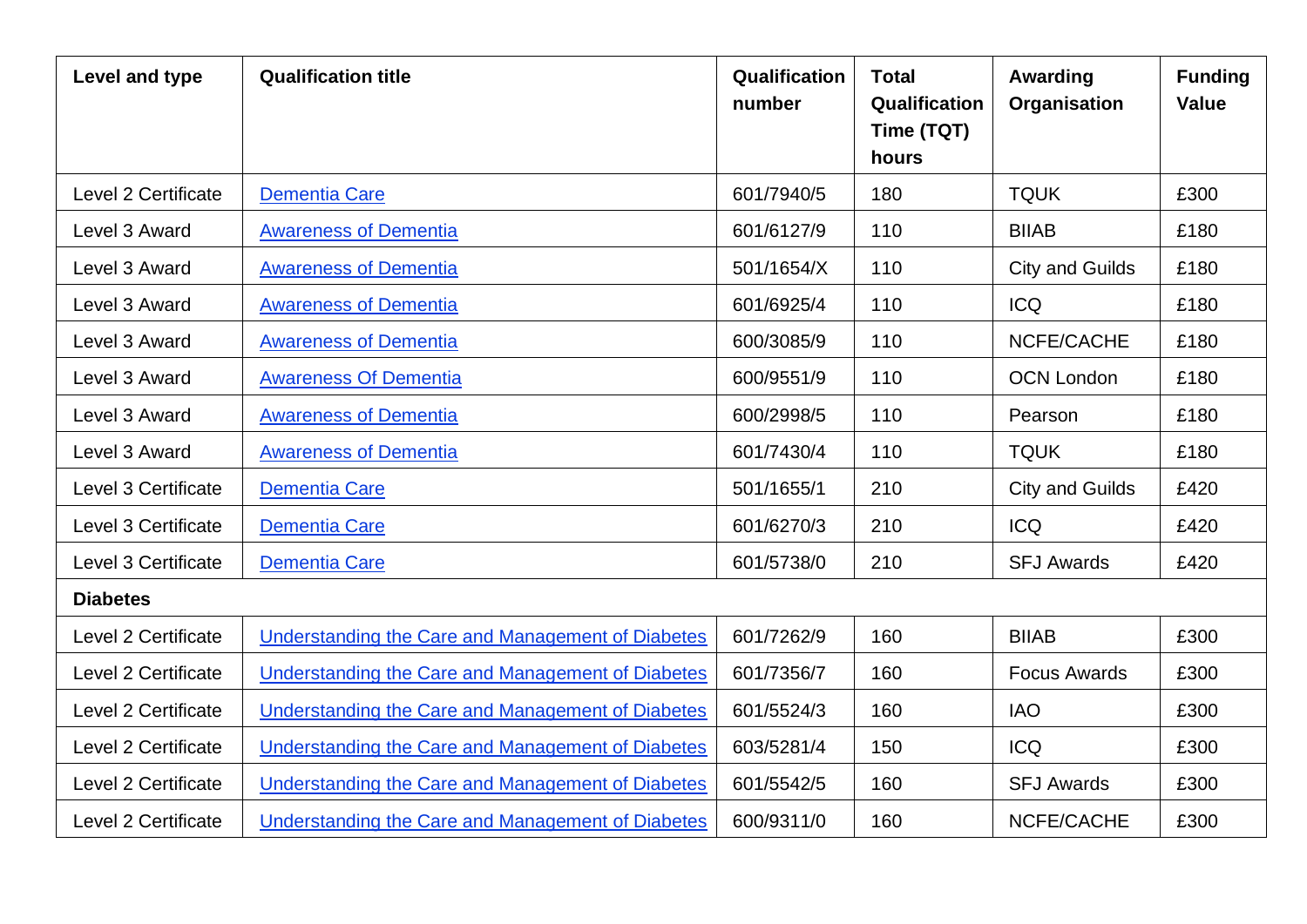| Level and type          | <b>Qualification title</b>                        | <b>Qualification</b><br>number | <b>Total</b><br>Qualification<br>Time (TQT)<br>hours | Awarding<br>Organisation | <b>Funding</b><br><b>Value</b> |
|-------------------------|---------------------------------------------------|--------------------------------|------------------------------------------------------|--------------------------|--------------------------------|
| Level 2 Certificate     | Understanding the Care and Management of Diabetes | 601/4617/5                     | 160                                                  | <b>TQUK</b>              | £300                           |
| Level 3 Certificate     | Understanding the Care and Management of Diabetes | 603/1609/3                     | 180                                                  | NCFE/CACHE               | £300                           |
| <b>End of Life Care</b> |                                                   |                                |                                                      |                          |                                |
| Level 2 Award           | <b>Awareness of End of Life Care</b>              | 601/6129/2                     | 30                                                   | <b>BIIAB</b>             | £60                            |
| Level 2 Award           | <b>Awareness of End of Life Care</b>              | 600/6919/3                     | 30                                                   | <b>City and Guilds</b>   | £60                            |
| Level 2 Award           | <b>Awareness of End of Life Care</b>              | 601/4586/9                     | 30                                                   | Highfield                | £60                            |
| Level 2 Award           | <b>Awareness of End of Life Care</b>              | 601/6928/X                     | 30                                                   | <b>ICQ</b>               | £60                            |
| Level 2 Award           | <b>Awareness of End of Life Care</b>              | 600/4893/1                     | 30                                                   | NCFE/CACHE               | £60                            |
| Level 2 Award           | <b>Awareness of End of Life Care</b>              | 601/7938/7                     | 30                                                   | <b>TQUK</b>              | £60                            |
| Level 3 Award           | Awareness of End of Life Care                     | 601/6134/6                     | 104                                                  | <b>BIIAB</b>             | £180                           |
| Level 3 Award           | <b>Awareness of End of Life Care</b>              | 600/6842/5                     | 100                                                  | <b>City and Guilds</b>   | £180                           |
| Level 3 Award           | <b>Awareness of End of Life Care</b>              | 601/6926/6                     | 100                                                  | <b>ICQ</b>               | £180                           |
| Level 3 Award           | <b>Awareness of End of Life Care</b>              | 601/2566/4                     | 100                                                  | <b>SFJ Awards</b>        | £180                           |
| Level 3 Award           | <b>Awareness of End of Life Care</b>              | 601/1121/5                     | 100                                                  | Pearson                  | £180                           |
| Level 3 Award           | <b>Awareness of End of Life Care</b>              | 601/7716/0                     | 100                                                  | <b>TQUK</b>              | £180                           |
| Level 3 Certificate     | <b>Working in End of Life Care</b>                | 600/6841/3                     | 260                                                  | <b>City and Guilds</b>   | £420                           |
| Level 3 Certificate     | <b>Working in End of Life Care</b>                | 601/6269/7                     | 260                                                  | <b>ICQ</b>               | £420                           |
| Level 3 Certificate     | <b>Working in End of Life Care</b>                | 601/1122/7                     | 260                                                  | Pearson                  | £420                           |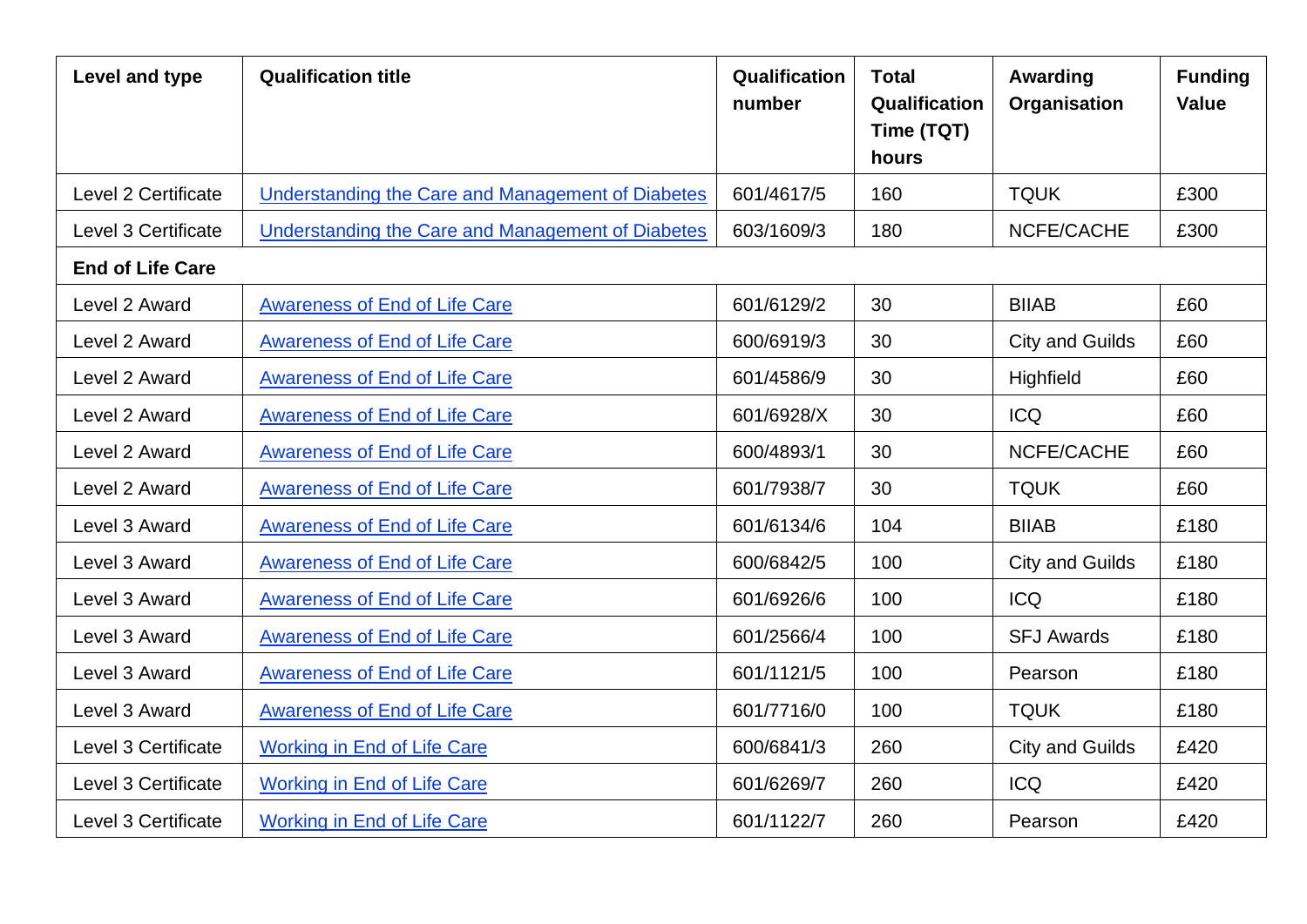| Level and type                     | <b>Qualification title</b>                                                                           | Qualification<br>number | <b>Total</b><br>Qualification<br>Time (TQT)<br>hours | Awarding<br>Organisation   | <b>Funding</b><br><b>Value</b> |
|------------------------------------|------------------------------------------------------------------------------------------------------|-------------------------|------------------------------------------------------|----------------------------|--------------------------------|
| <b>Epilepsy</b>                    |                                                                                                      |                         |                                                      |                            |                                |
| Level 3 Award                      | Epilepsy and Administration of Buccal Midazolam                                                      | 603/7331/3              | 22                                                   | Occupational<br>Awards Ltd | £60                            |
| <b>Falls Prevention</b>            |                                                                                                      |                         |                                                      |                            |                                |
| Level 2 Certificate                | <b>Awareness and Prevention of Falls</b>                                                             | 603/4859/8              | 140                                                  | <b>ICQ</b>                 | £300                           |
| Level 2 Certificate                | <b>Falls Prevention Awareness</b>                                                                    | 603/2552/5              | 142                                                  | NCFE/CACHE                 | £300                           |
| Level 2 Certificate                | <b>Falls prevention</b>                                                                              | 603/3201/3              | <b>TQUK</b><br>135                                   |                            | £300                           |
| <b>Food Safety &amp; Nutrition</b> |                                                                                                      |                         |                                                      |                            |                                |
| Level 2 Award                      | Food safety in Health and Social Care and Early<br><b>Years and Childcare Settings</b>               | 600/2540/2              | 20                                                   | NCFE/CACHE                 | £60                            |
| Level 2 Award                      | Promoting Food Safety & Nutrition in health and social<br>care or early years and childcare settings | 600/2541/4              | 80                                                   | NCFE/CACHE                 | £120                           |
| Level 2 Award                      | Promoting Food Safety & Nutrition in health and social<br>care or early years and childcare settings | 601/7427/4              | 80                                                   | <b>TQUK</b>                | £120                           |
| Level 2 Award                      | Specialist Award for Chefs in Health and Social Care                                                 | 603/2227/5              | 90                                                   | <b>CTH</b>                 | £180                           |
| <b>Level 2 Certificate</b>         | <b>Understanding Nutrition and Health</b>                                                            | 601/7265/4              | 145                                                  | <b>BIIAB</b>               | £300                           |
| Level 2 Certificate                | <b>Understanding Nutrition and Health</b>                                                            | 603/3511/7              | 160                                                  | <b>ICQ</b>                 | £300                           |
| Level 2 Certificate                | <b>Understanding Nutrition and Health</b>                                                            | 601/3389/2              | 150                                                  | NCFE/CACHE                 | £300                           |
| Level 2 Certificate                | <b>Understanding Nutrition and Health</b>                                                            | 601/4656/4              | 150                                                  | <b>TQUK</b>                | £300                           |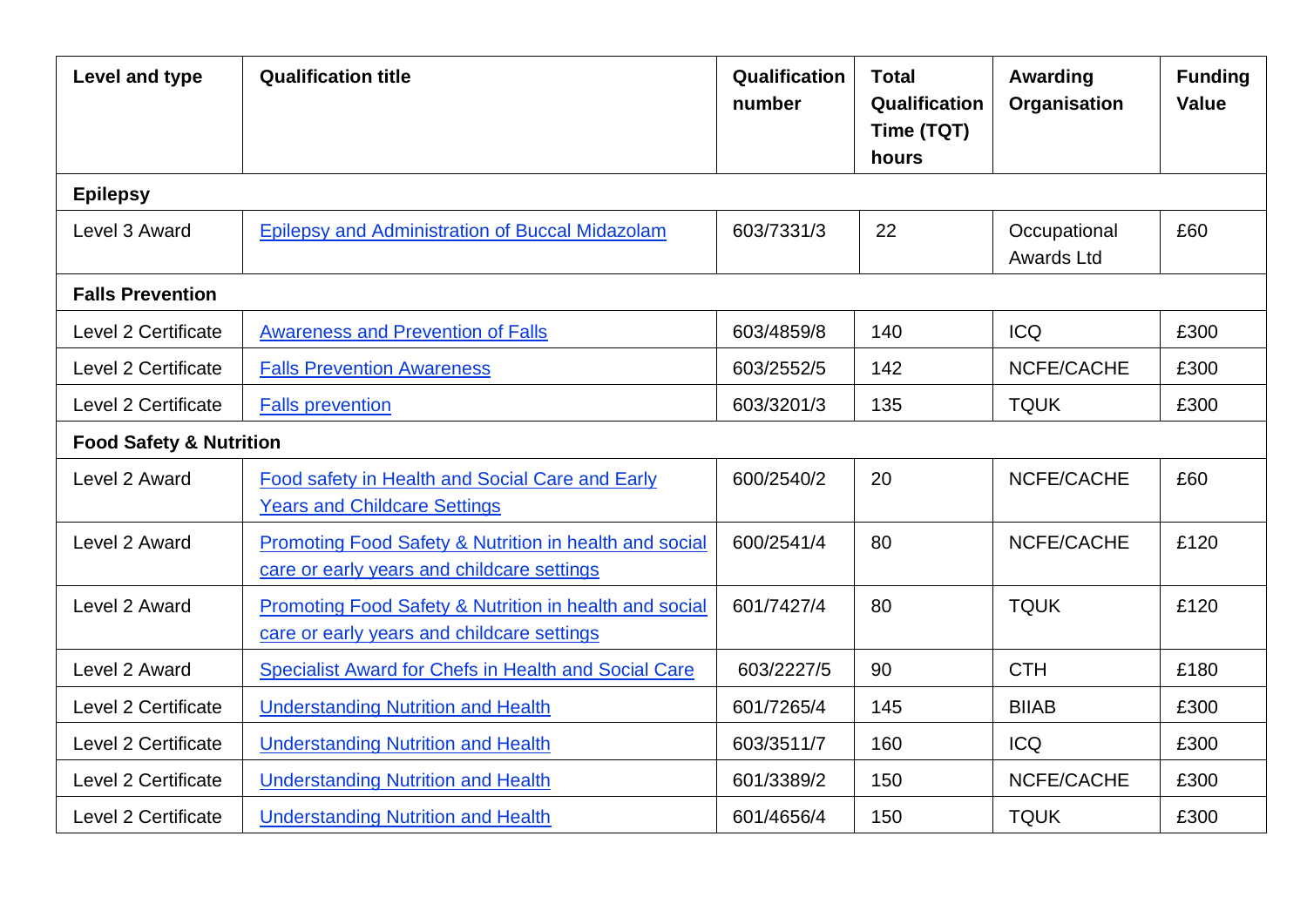| Level and type                         | <b>Qualification title</b>                                         | Qualification<br>number | <b>Total</b><br><b>Qualification</b><br>Time (TQT)<br>hours | Awarding<br>Organisation  | <b>Funding</b><br><b>Value</b> |
|----------------------------------------|--------------------------------------------------------------------|-------------------------|-------------------------------------------------------------|---------------------------|--------------------------------|
| <b>Health and Social Care Diplomas</b> |                                                                    |                         |                                                             |                           |                                |
| Level <sub>2</sub>                     | <b>Diploma in Care</b><br>(Part of our RQF minimum specifications) | 603/2521/5              | 460                                                         | <b>BIIAB</b>              | £600                           |
| Level <sub>2</sub>                     | <b>Diploma in Care</b><br>(Part of our RQF minimum specifications) | 603/2660/8              | 460                                                         | <b>City and Guilds</b>    | £600                           |
| Level <sub>2</sub>                     | Diploma in Care<br>(Part of our RQF minimum specifications)        | 603/2797/2              | 460                                                         | <b>Futurequals</b>        | £600                           |
| Level <sub>2</sub>                     | <b>Diploma in Care</b><br>(Part of our RQF minimum specifications) | 603/2826/5              | 460                                                         | Gateway<br>Qualifications | £600                           |
| Level 2                                | <b>Diploma in Care</b><br>(Part of our RQF minimum specifications) | 603/2825/3              | 460                                                         | Highfield                 | £600                           |
| Level <sub>2</sub>                     | <b>Diploma in Care</b><br>(Part of our RQF minimum specifications) | 603/2761/3              | 460                                                         | <b>ICQ</b>                | £600                           |
| Level <sub>2</sub>                     | <b>Diploma in Care</b><br>(Part of our RQF minimum specifications) | 603/2524/0              | 460                                                         | Innovate<br>Awarding      | £600                           |
| Level <sub>2</sub>                     | <b>Diploma in Care</b><br>(Part of our RQF minimum specifications) | 603/2611/6              | 460                                                         | NCFE/CACHE                | £600                           |
| Level <sub>2</sub>                     | <b>Diploma in Care</b><br>(Part of our RQF minimum specifications) | 603/3609/2              | 460                                                         | <b>NOCN</b>               | £600                           |
| Level <sub>2</sub>                     | <b>Diploma in Care</b><br>(Part of our RQF minimum specifications) | 603/2762/5              | 460                                                         | Pearson                   | £600                           |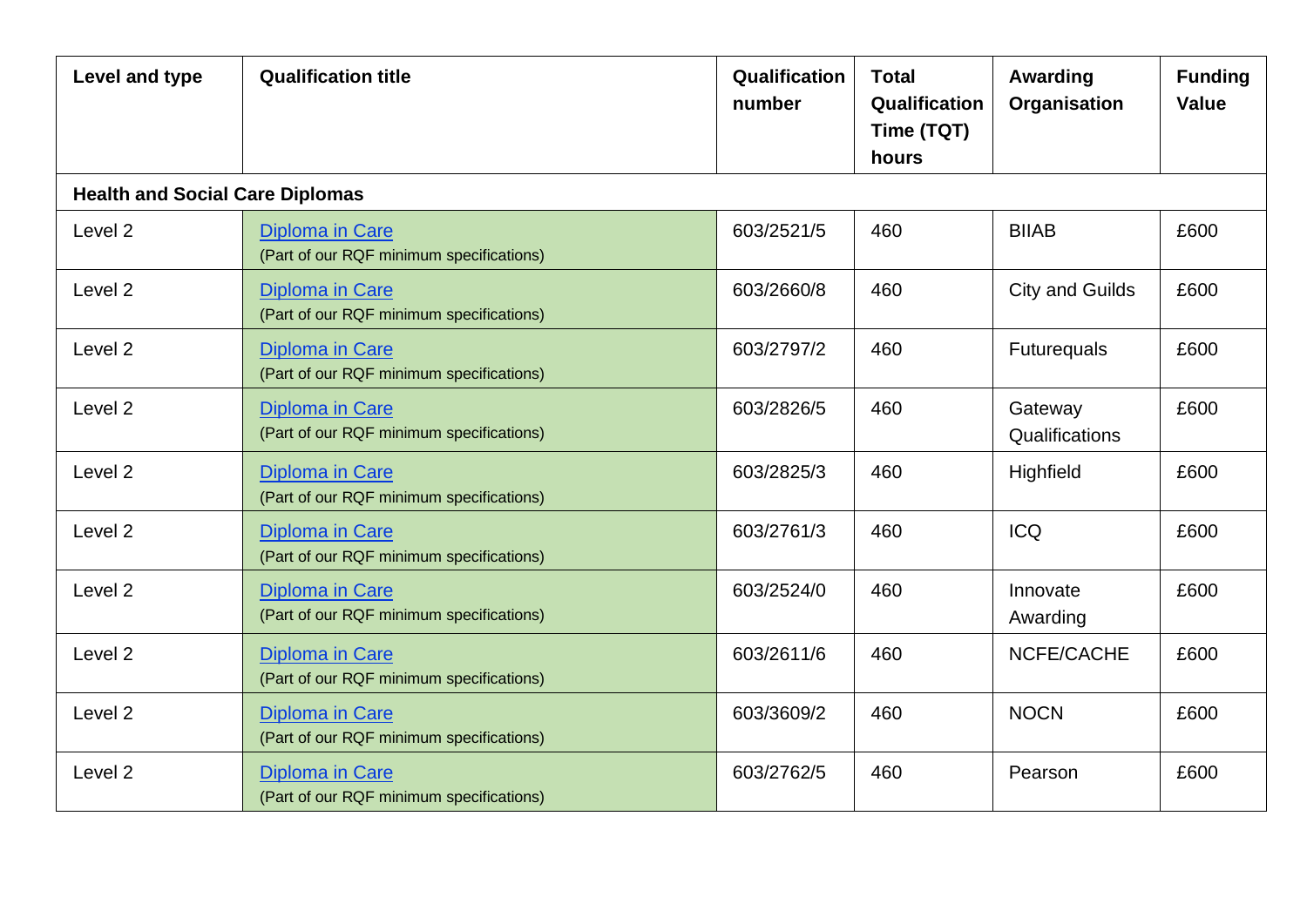| Level and type                                               | <b>Qualification title</b>                                               | Qualification<br>number | <b>Total</b><br>Qualification<br>Time (TQT)<br>hours | Awarding<br>Organisation  | <b>Funding</b><br><b>Value</b> |
|--------------------------------------------------------------|--------------------------------------------------------------------------|-------------------------|------------------------------------------------------|---------------------------|--------------------------------|
| Level <sub>2</sub>                                           | <b>Diploma in Care</b><br>(Part of our RQF minimum specifications)       | 603/2806/X              | 460                                                  | <b>Skills First</b>       | £600                           |
| Level <sub>2</sub>                                           | <b>Diploma in Care</b><br>(Part of our RQF minimum specifications)       | 603/2554/9              | 460                                                  | <b>TQUK</b>               | £600                           |
| Level 3                                                      | Diploma in Adult Care<br>(Part of our RQF minimum specifications)        | 603/2523/9              | 580                                                  | <b>BIIAB</b>              | £800                           |
| Level 3                                                      | Diploma in Adult Care<br>(Part of our RQF minimum specifications)        | 603/2662/1              | <b>City and Guilds</b><br>580                        |                           | £800                           |
| Level 3                                                      | Diploma in Adult Care<br>(Part of our RQF minimum specifications)        | 603/2939/7              | 580                                                  | <b>Focus Awards</b>       | £800                           |
| Level 3                                                      | <b>Diploma in Adult Care</b><br>(Part of our RQF minimum specifications) | 603/2798/4              | 580                                                  | <b>Futurequals</b>        | £800                           |
| Level 3                                                      | <b>Diploma in Adult Care</b><br>(Part of our RQF minimum specifications) | 603/2819/8              | 576                                                  | Gateway<br>Qualifications | £800                           |
| Level 3                                                      | Diploma in Adult Care<br>(Part of our RQF minimum specifications)        | 603/2674/8              | 580                                                  | Highfield                 | £800                           |
| Level 3                                                      | <b>Diploma in Adult Care</b><br>(Part of our RQF minimum specifications) | 603/2763/7              | 580                                                  | <b>ICQ</b>                | £800                           |
| Level <sub>3</sub><br>(Will not be funded<br>beyond 2021/22) | <b>Diploma in Adult Care</b><br>(Part of our RQF minimum specifications) | 603/2535/5              | 580                                                  | Innovate<br>Awarding      | £800                           |
| Level 3                                                      | <b>Diploma in Adult Care</b><br>(Part of our RQF minimum specifications) | 603/6744/1              | 580                                                  | Innovate<br>Awarding      | £800                           |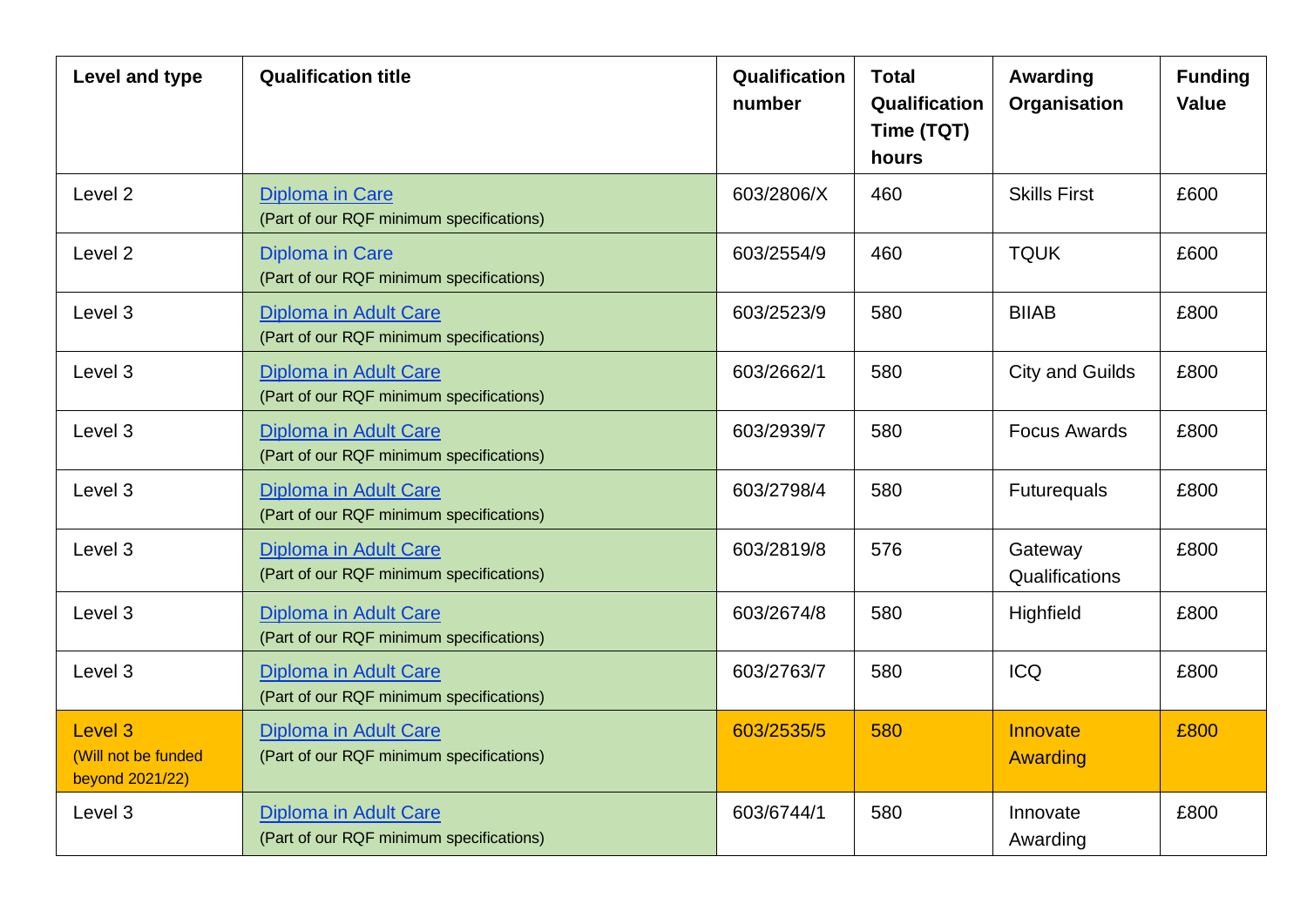| Level and type                   | <b>Qualification title</b>                                                                            | Qualification<br>number                  | <b>Total</b><br>Qualification<br>Time (TQT)<br>hours | Awarding<br>Organisation | <b>Funding</b><br><b>Value</b> |
|----------------------------------|-------------------------------------------------------------------------------------------------------|------------------------------------------|------------------------------------------------------|--------------------------|--------------------------------|
| Level 3                          | Diploma in Adult Care<br>(Part of our RQF minimum specifications)                                     | 603/2618/9                               | 580                                                  | NCFE/CACHE               | £800                           |
| Level 3                          | <b>NOCN</b><br>603/3610/9<br>580<br>Diploma in Adult Care<br>(Part of our RQF minimum specifications) |                                          |                                                      | £800                     |                                |
| Level 3                          | <b>Diploma in Adult Care</b><br>(Part of our RQF minimum specifications)                              | 603/2764/9                               | 580                                                  | Pearson                  | £800                           |
| Level 3                          | Diploma in Adult Care<br>(Part of our RQF minimum specifications)                                     | 580<br>603/2807/1<br><b>Skills First</b> |                                                      |                          | £800                           |
| Level 3                          | <b>Diploma in Adult Care</b><br>(Part of our RQF minimum specifications)                              | 603/2553/7                               | 580                                                  | <b>TQUK</b>              | £800                           |
| <b>Leadership and Management</b> |                                                                                                       |                                          |                                                      |                          |                                |
| Level 4                          | <b>Diploma in Adult Care</b><br>(Part of our RQF minimum specifications)                              | 603/2877/0                               | 700                                                  | <b>BIIAB</b>             | £1,050                         |
| Level 4                          | Diploma in Adult Care (England)<br>(Part of our RQF minimum specifications)                           | 601/5641/7                               | 700                                                  | <b>City and Guilds</b>   | £1,050                         |
| Level 4                          | <b>Diploma in Adult Care</b><br>(Part of our RQF minimum specifications)                              | 603/4986/4                               | 700                                                  | <b>Focus Awards</b>      | £1,050                         |
| Level 4                          | Diploma in Adult Care<br>(Part of our RQF minimum specifications)                                     | 603/2829/0                               | 700                                                  | Highfield                | £1,050                         |
| Level 4                          | Diploma in Adult Care<br>(Part of our RQF minimum specifications)                                     | 603/3181/1                               | 700                                                  | <b>ICQ</b>               | £1,050                         |
| Level 4                          | Diploma in Adult Care<br>(Part of our RQF minimum specifications)                                     | 603/2517/3                               | 700                                                  | Innovate<br>Awarding     | £1,050                         |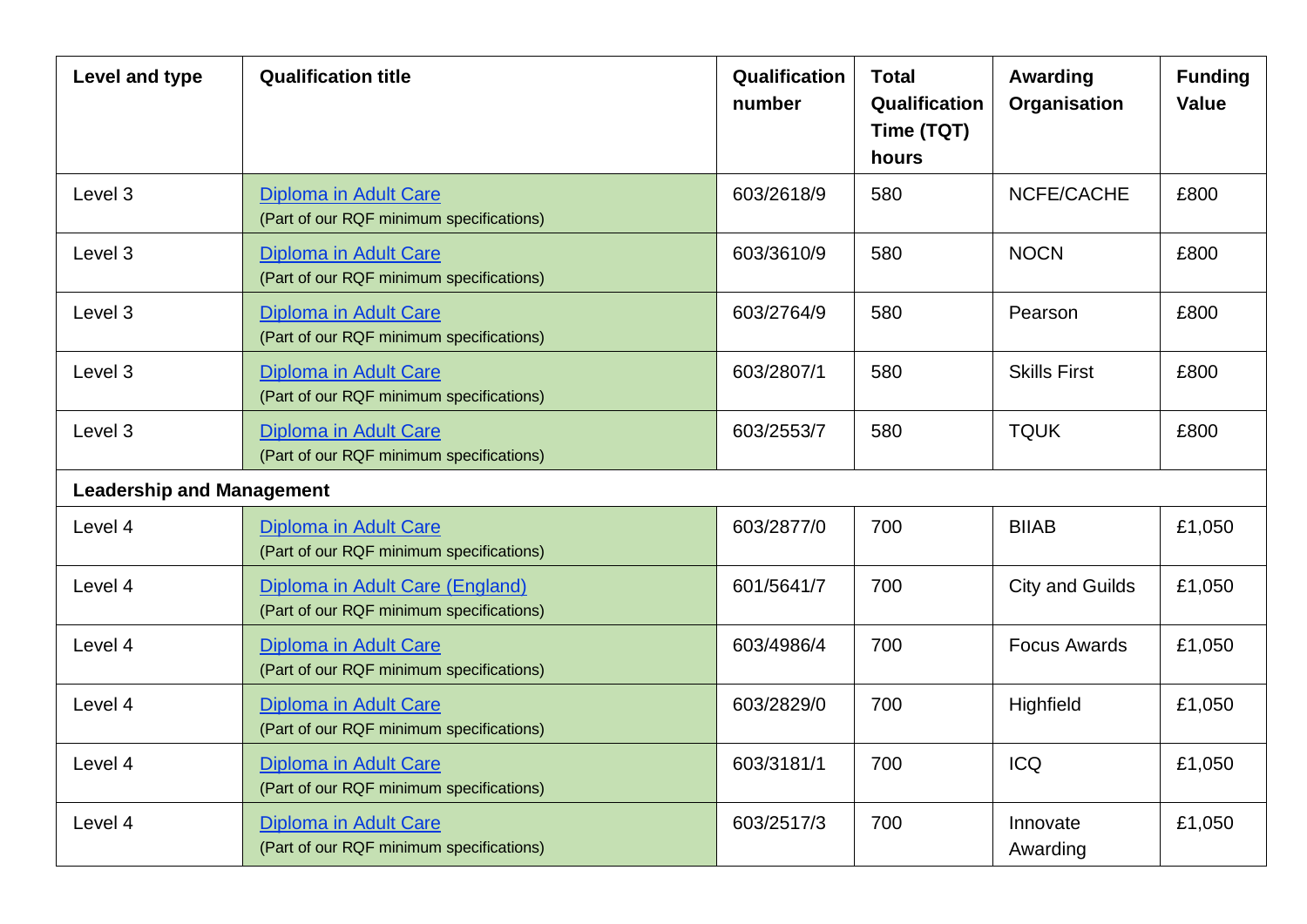| Level and type | <b>Qualification title</b>                                                                                          | Qualification<br>number | <b>Total</b><br>Qualification<br>Time (TQT)<br>hours | Awarding<br>Organisation | <b>Funding</b><br><b>Value</b> |
|----------------|---------------------------------------------------------------------------------------------------------------------|-------------------------|------------------------------------------------------|--------------------------|--------------------------------|
| Level 4        | 603/2614/1<br><b>Diploma in Adult Care</b><br>700<br>(Part of our RQF minimum specifications)                       |                         | NCFE/CACHE                                           | £1,050                   |                                |
| Level 4        | Diploma in Adult Care<br>(Part of our RQF minimum specifications)                                                   | 603/2780/7              | 700                                                  | Pearson                  | £1,050                         |
| Level 4        | Diploma in Adult Care<br>(Part of our RQF minimum specifications)                                                   | 603/2809/5              | 700                                                  | <b>Skills First</b>      | £1,050                         |
| Level 4        | Diploma in Adult Care<br>(Part of our RQF minimum specifications)                                                   | 603/2901/4              | 700                                                  | <b>TQUK</b>              | £1,050                         |
| Level 4        | Certificate in principles of leadership and<br>management in adult care<br>(Part of our RQF minimum specifications) | 603/0974/X              | 341                                                  | Highfield                | £600                           |
| Level 4        | Certificate in principles of leadership and<br>management in adult care<br>(Part of our RQF minimum specifications) | 603/0676/2              | 280                                                  | Innovate<br>Awarding     | £600                           |
| Level 5        | Diploma in Leadership and Management for Adult<br>Care<br>(Part of our RQF minimum specifications)                  | 603/3518/X              | 820                                                  | <b>BIIAB</b>             | £1,500                         |
| Level 5        | Diploma in Leadership and Management for Adult<br>Care<br>(Part of our RQF minimum specifications)                  | 603/3462/9              | 800                                                  | <b>City and Guilds</b>   | £1,500                         |
| Level 5        | Diploma in Leadership and Management for Adult<br>Care<br>(Part of our RQF minimum specifications)                  | 603/4684/X              | 900                                                  | Futurequals              | £1,500                         |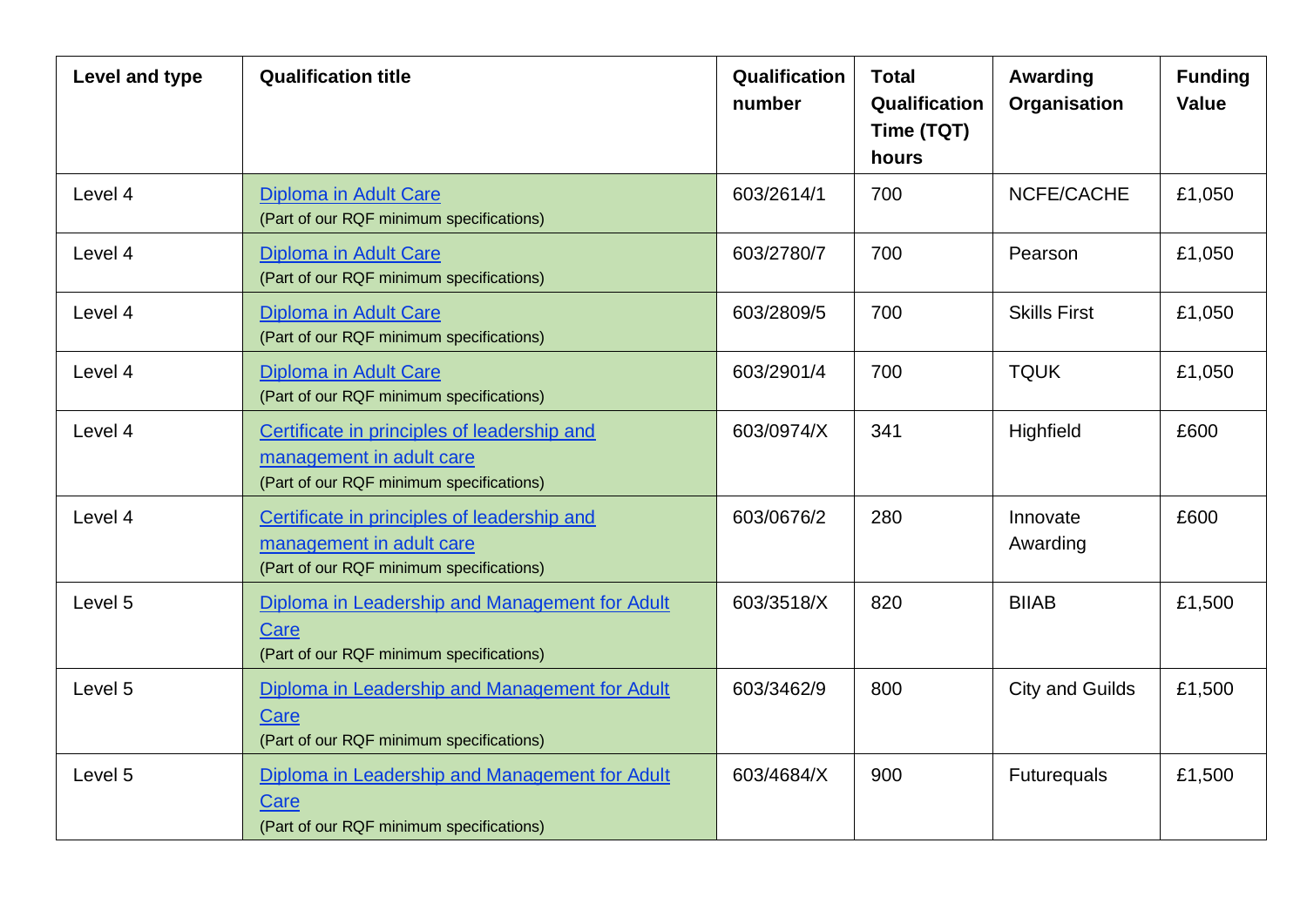| Level and type | <b>Qualification title</b>                                                                         | Qualification<br>number | <b>Total</b><br>Qualification<br>Time (TQT)<br>hours | Awarding<br>Organisation  | <b>Funding</b><br><b>Value</b> |
|----------------|----------------------------------------------------------------------------------------------------|-------------------------|------------------------------------------------------|---------------------------|--------------------------------|
| Level 5        | Diploma in Leadership and Management for Adult<br>Care<br>(Part of our RQF minimum specifications) | 603/2681/5              | 900                                                  | Gateway<br>Qualifications | £1,500                         |
| Level 5        | Diploma in Leadership and Management for Adult<br>Care<br>(Part of our RQF minimum specifications) | 603/3594/4              | 800                                                  | Highfield                 | £1,500                         |
| Level 5        | Diploma in Leadership and Management for Adult<br>Care<br>(Part of our RQF minimum specifications) | 603/4136/1              | 860                                                  | <b>ICQ</b>                | £1,500                         |
| Level 5        | Diploma in Leadership and Management for Adult<br>Care<br>(Part of our RQF minimum specifications) | 603/3056/9              | 800                                                  | Innovate<br>Awarding      | £1,500                         |
| Level 5        | Diploma in Leadership and Management for Adult<br>Care<br>(Part of our RQF minimum specifications) | 603/2422/3              | 900                                                  | NCFE/CACHE                | £1,500                         |
| Level 5        | Diploma in Leadership and Management for Adult<br>Care<br>(Part of our RQF minimum specifications) | 603/3496/4              | 860                                                  | Pearson                   | £1,500                         |
| Level 5        | Diploma in Leadership and Management for Adult<br>Care<br>(Part of our RQF minimum specifications) | 603/3534/8              | 800                                                  | <b>Skills First</b>       | £1,500                         |
| Level 5        | Diploma in Leadership and Management for Adult<br>Care<br>(Part of our RQF minimum specifications) | 603/2564/1              | 800                                                  | <b>TQUK</b>               | £1,500                         |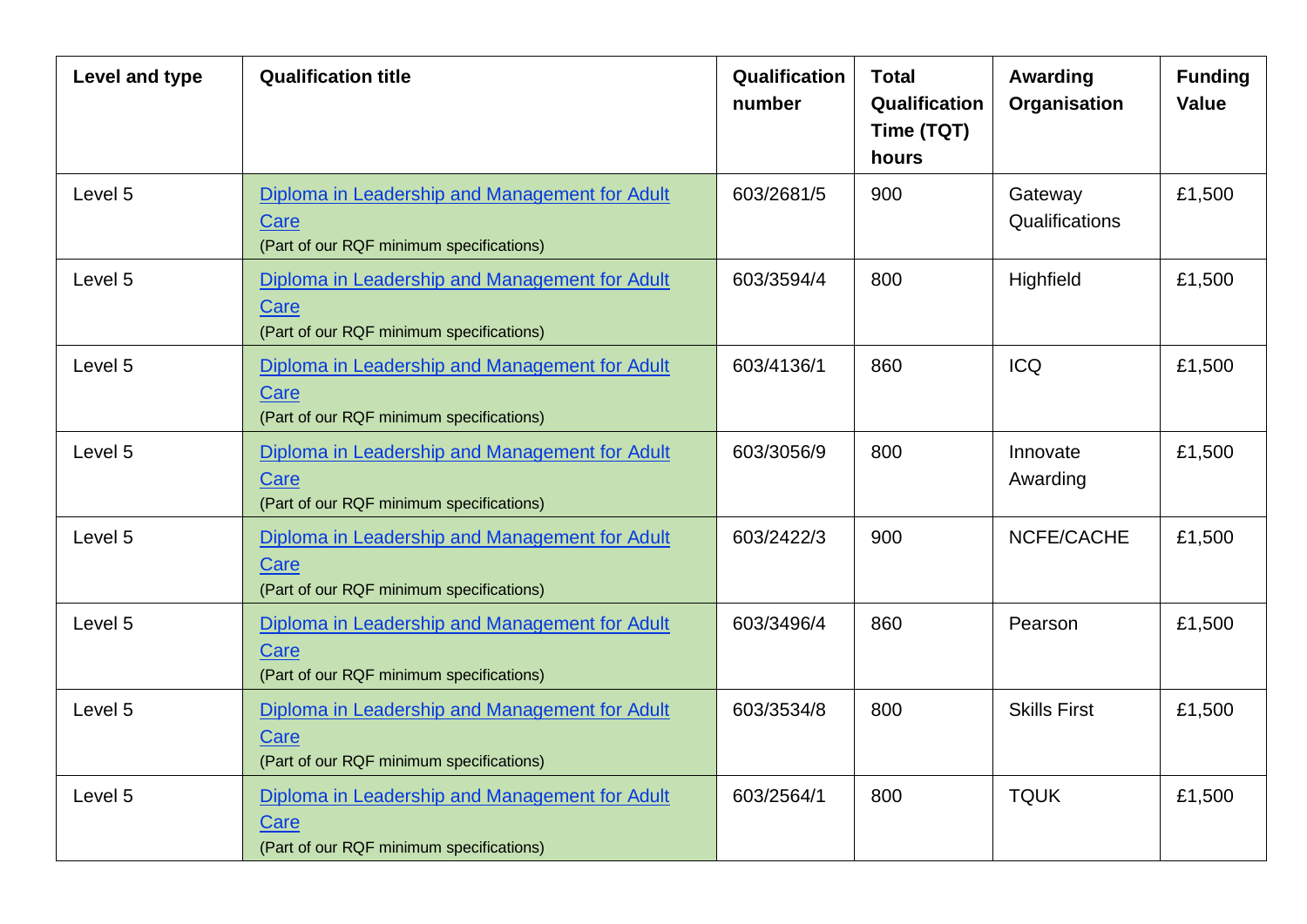| Level and type                                                   | <b>Qualification title</b>                                                                              | Qualification<br>number | <b>Total</b><br>Qualification<br>Time (TQT)<br>hours | Awarding<br>Organisation | <b>Funding</b><br><b>Value</b> |
|------------------------------------------------------------------|---------------------------------------------------------------------------------------------------------|-------------------------|------------------------------------------------------|--------------------------|--------------------------------|
| <b>Level 5 Diploma</b><br>(Will not be funded<br>beyond 2021/22) | Leadership In Health And Social Care And Children<br>And Young People's Services - Adult pathways only. | 601/6855/9              | 900                                                  | <b>BIIAB</b>             | £1,500                         |
| <b>Level 5 Diploma</b><br>(Will not be funded<br>beyond 2021/22) | Leadership In Health And Social Care And Children<br>And Young People's Services - Adult pathways only. | 600/0573/7              | 800                                                  | <b>City and Guilds</b>   | £1,500                         |
| Level 5 Diploma<br>(Will not be funded<br>beyond 2021/22)        | Leadership In Health And Social Care And Children<br>And Young People's Services - Adult pathways only. | 601/4347/2              | 900                                                  | <b>City and Guilds</b>   | £1,500                         |
| <b>Level 5 Diploma</b><br>(Will not be funded<br>beyond 2021/22) | Leadership In Health And Social Care And Children<br>And Young People's Services - Adult pathways only. | 601/8590/9              | 900                                                  | <b>Focus Awards</b>      | £1,500                         |
| <b>Level 5 Diploma</b><br>(Will not be funded<br>beyond 2021/22) | Leadership In Health And Social Care And Children<br>And Young People's Services - Adult pathways only. | 601/4400/2              | 900                                                  | <b>Futurequals</b>       | £1,500                         |
| <b>Level 5 Diploma</b><br>(Will not be funded<br>beyond 2021/22) | Leadership In Health And Social Care And Children<br>And Young People's Services - Adult pathways only. | 601/4265/0              | 900                                                  | <b>Highfield</b>         | £1,500                         |
| <b>Level 5 Diploma</b><br>(Will not be funded<br>beyond 2021/22) | Leadership In Health And Social Care And Children<br>And Young People's Services - Adult pathways only. | 601/4453/1              | 900                                                  | <b>ICQ</b>               | £1,500                         |
| <b>Level 5 Diploma</b><br>(Will not be funded<br>beyond 2021/22) | Leadership In Health And Social Care And Children<br>And Young People's Services - Adult pathways only. | 601/5704/5              | 900                                                  | <b>SFJ Awards</b>        | £1,500                         |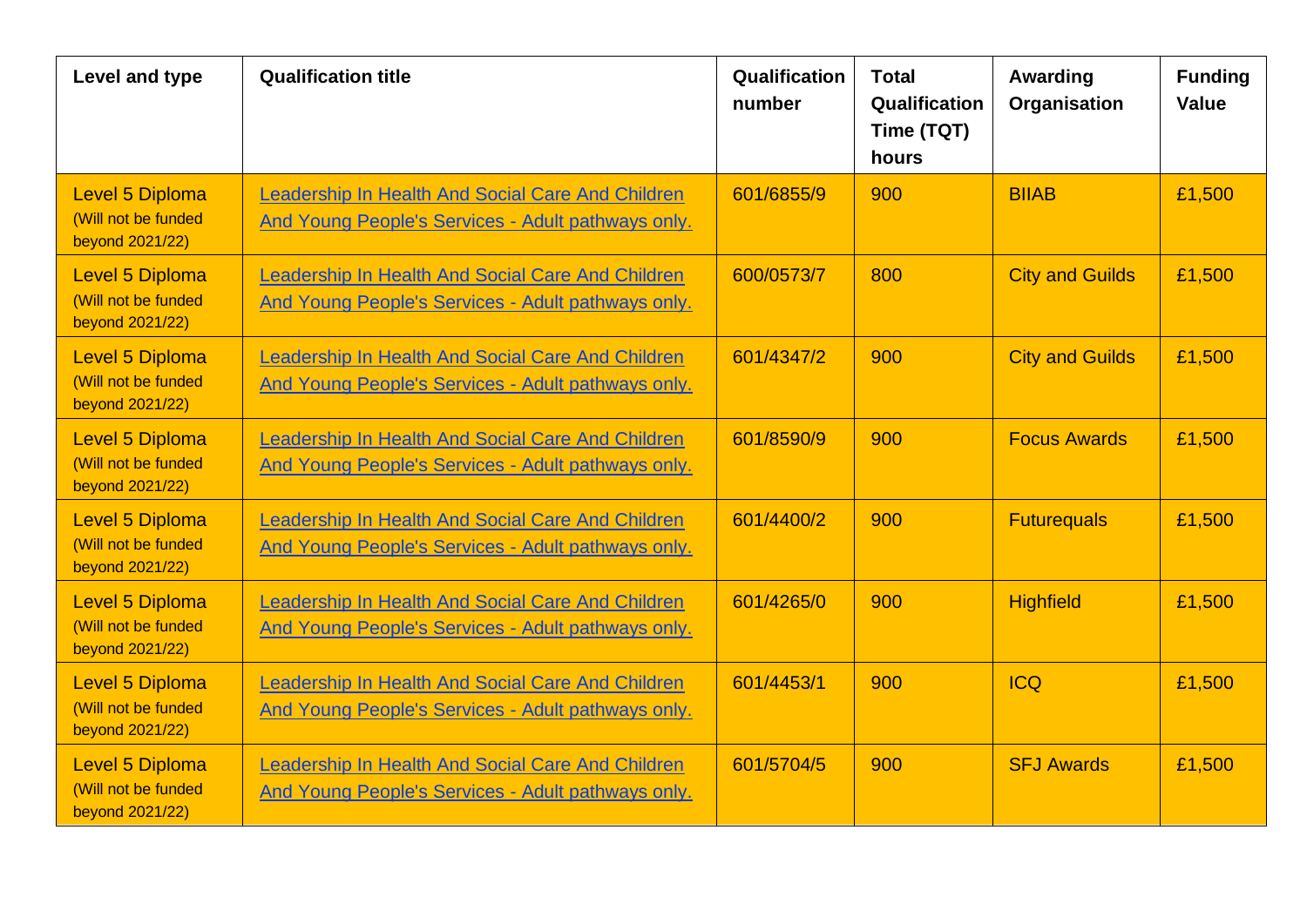| Level and type                                                   | <b>Qualification title</b>                                                                                     | Qualification<br>number | <b>Total</b><br>Qualification<br>Time (TQT)<br>hours | Awarding<br>Organisation | <b>Funding</b><br><b>Value</b> |
|------------------------------------------------------------------|----------------------------------------------------------------------------------------------------------------|-------------------------|------------------------------------------------------|--------------------------|--------------------------------|
| <b>Level 5 Diploma</b><br>(Will not be funded<br>beyond 2021/22) | Leadership In Health And Social Care And Children<br>And Young People's Services - Adult pathways only.        | 601/4259/5              | 900                                                  | Innovate<br>Awarding     | £1,500                         |
| <b>Level 5 Diploma</b><br>(Will not be funded<br>beyond 2021/22) | Leadership In Health And Social Care And Children<br>And Young People's Services - Adult pathways only.        | 601/4312/5              | 900                                                  | <b>NCFE/CACHE</b>        | £1,500                         |
| <b>Level 5 Diploma</b><br>(Will not be funded<br>beyond 2021/22) | Leadership In Health And Social Care And Children<br>And Young People's Services - Adult pathways only.        | 601/4438/5              | 900                                                  | Pearson                  | £1,500                         |
| <b>Level 5 Diploma</b><br>(Will not be funded<br>beyond 2021/22) | eadership In Health And Social Care And Children<br>And Young People's Services - Adult pathways only.         | 601/4340/X              | 900                                                  | <b>Skills First</b>      | £1,500                         |
| <b>Level 5 Diploma</b><br>(Will not be funded<br>beyond 2021/22) | Leadership In Health And Social Care And Children<br><b>And Young People's Services - Adult pathways only.</b> | 601/5590/5              | 900<br><b>TQUK</b>                                   |                          | £1,500                         |
| <b>Learning Disability</b>                                       |                                                                                                                |                         |                                                      |                          |                                |
| Level 2 Award                                                    | <b>Supporting Individuals with Learning Disabilities</b>                                                       | 600/4041/5              | 120                                                  | NCFE/CACHE               | £180                           |
| Level 2 Certificate                                              | <b>Principles of Working with Individuals with Learning</b><br><b>Disabilities</b>                             | 603/5280/2              | 180                                                  | <b>ICQ</b>               | £300                           |
| Level 2 Certificate                                              | <b>Supporting Individuals With Learning Disabilities</b>                                                       | 601/7429/8              | 210                                                  | <b>TQUK</b>              | £420                           |
| Level 3 Award                                                    | <b>Supporting Individuals with Learning Disabilities</b>                                                       | 600/4037/3              | 120                                                  | NCFE/CACHE               | £180                           |
| <b>Medication</b>                                                |                                                                                                                |                         |                                                      |                          |                                |
| Level 2 Certificate                                              | Understanding the Safe Handling of Medication                                                                  | 601/6133/4              | 131                                                  | <b>BIIAB</b>             | £300                           |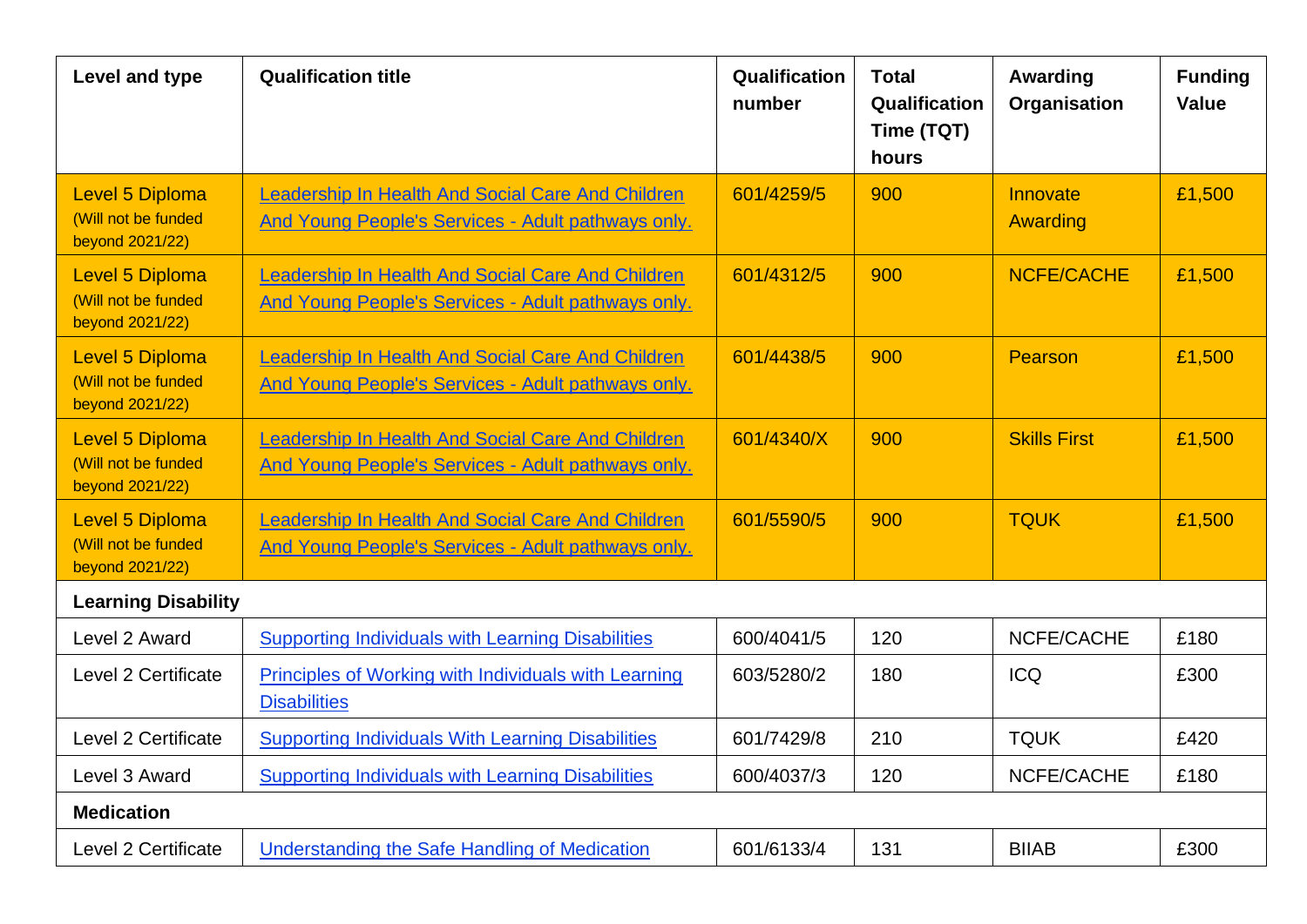| Level and type                  | <b>Qualification title</b>                                                        | Qualification<br>number | <b>Total</b><br>Qualification<br>Time (TQT)<br>hours | Awarding<br>Organisation | <b>Funding</b><br><b>Value</b> |
|---------------------------------|-----------------------------------------------------------------------------------|-------------------------|------------------------------------------------------|--------------------------|--------------------------------|
| Level 2 Certificate             | Understanding the Safe Handling of Medication                                     | 601/2010/1              | 130                                                  | <b>SFJ Awards</b>        | £300                           |
| Level 2 Certificate             | Understanding the Safe Handling of Medication                                     | 501/0037/3              | 130                                                  | NCFE/CACHE               | £300                           |
| Level 2 Certificate             | <b>Understanding the Safe Handling of Medication</b>                              | 600/5591/1              | 130                                                  | <b>Skills First</b>      | £300                           |
| Level 2 Certificate             | Understanding the Safe Handling of Medication in<br><b>Health and Social Care</b> | 601/3404/5<br>150       |                                                      | NCFE/CACHE               | £300                           |
| Level 2 Certificate             | Understanding the Safe Handling of Medication in<br><b>Health and Social Care</b> | 603/3217/7              | 150                                                  | <b>TQUK</b>              | £300                           |
| Level 2 Certificate             | Principles of Medication Handling and Administration<br>for Care Settings         | 603/4455/6              | 145                                                  | Highfield                | £300                           |
| Level 2 Certificate             | <b>Principles of Medication Administration</b>                                    | 603/4699/1              | 160                                                  | <b>ICQ</b>               | £300                           |
| <b>Mental Capacity Act 2005</b> |                                                                                   |                         |                                                      |                          |                                |
| Level 3 Award                   | Awareness of the Mental Capacity Act 2005                                         | 601/6128/0              | 34                                                   | <b>BIIAB</b>             | £60                            |
| Level 3 Award                   | <b>Awareness of the Mental Capacity Act 2005</b>                                  | 601/3621/2              | 30                                                   | NCFE/CACHE               | £60                            |
| Level 3 Award                   | Awareness of the Mental Capacity Act 2005                                         | 601/1464/2              | 30                                                   | Proqual                  | £60                            |
| Level 3 Award                   | Awareness of the Mental Capacity Act 2005                                         | 601/7946/6              | 30                                                   | <b>TQUK</b>              | £60                            |
| <b>Mental Health</b>            |                                                                                   |                         |                                                      |                          |                                |
| Level 2 Certificate             | <b>Awareness of Mental Health Problems</b>                                        | 601/3438/0              | 160                                                  | NCFE/CACHE               | £300                           |
| Level 2 Certificate             | <b>Awareness of Mental Health Problems</b>                                        | 603/2958/0              | 160                                                  | <b>TQUK</b>              | £300                           |
| Level 2 Certificate             | <b>Mental Health Awareness</b>                                                    | 603/4694/2              | 140                                                  | <b>ICQ</b>               | £300                           |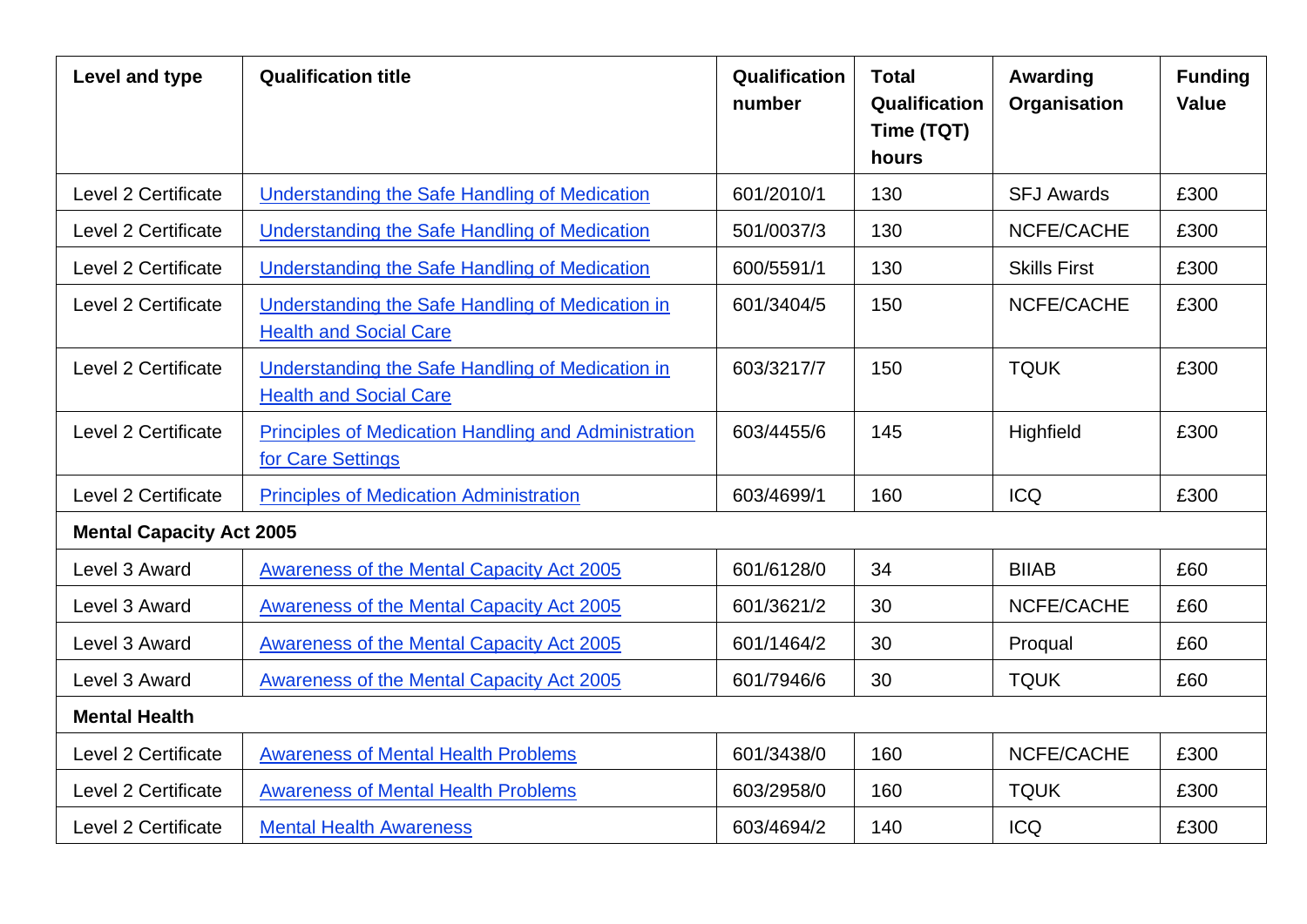| Level and type             | <b>Qualification title</b>                                                  | Qualification<br>number | <b>Total</b><br>Qualification<br>Time (TQT)<br>hours | Awarding<br>Organisation | <b>Funding</b><br><b>Value</b> |
|----------------------------|-----------------------------------------------------------------------------|-------------------------|------------------------------------------------------|--------------------------|--------------------------------|
| <b>Level 2 Certificate</b> | <b>Mental Health Awareness</b>                                              | 600/6134/0              | 130                                                  | NCFE/CACHE               | £300                           |
| <b>Level 2 Certificate</b> | <b>Mental Health Awareness</b>                                              | 603/0156/9              | 130                                                  | <b>TQUK</b>              | £300                           |
| Level 2 Certificate        | <b>Understanding Working in Mental Health</b>                               | 601/6126/7              | 141                                                  | <b>BIIAB</b>             | £300                           |
| Level 2 Certificate        | <b>Understanding Working in Mental Health</b>                               | 601/5435/4              | 140                                                  | <b>TQUK</b>              | £300                           |
| Level 2 Certificate        | <b>Understanding Working with People with Mental</b><br><b>Health Needs</b> | 601/3434/3              | 180                                                  | NCFE/CACHE               | £300                           |
| Level 3 Certificate        | <b>Understanding Mental Health</b>                                          | 601/8968/X              | 211                                                  | NCFE/CACHE               | £420                           |
| Level 3 Certificate        | <b>Understanding Mental Health Care</b>                                     | 601/4647/3              | 200                                                  | <b>TQUK</b>              | £300                           |
| <b>Oral Health</b>         |                                                                             |                         |                                                      |                          |                                |
| Level 2 Certificate        | <b>Oral Care for Health and Social Care</b>                                 | 603/6251/0              | 170                                                  | <b>TQUK</b>              | £300                           |
| <b>Social Prescribing</b>  |                                                                             |                         |                                                      |                          |                                |
| Level 3 Certificate        | <b>Social Prescribing</b>                                                   | 603/3269/4              | 210                                                  | Certa                    | £420                           |
| <b>Stroke</b>              |                                                                             |                         |                                                      |                          |                                |
| Level 2 Award              | <b>Stroke Awareness</b>                                                     | 600/4762/8              | 30                                                   | NCFE/CACHE               | £60                            |
| Level 2 Award              | <b>Stroke Awareness</b>                                                     | 601/7939/9              | 30                                                   | <b>TQUK</b>              | £60                            |
| Level 3 Certificate        | <b>Stroke Care Management</b>                                               | 600/4763/X              | 260                                                  | NCFE/CACHE               | £420                           |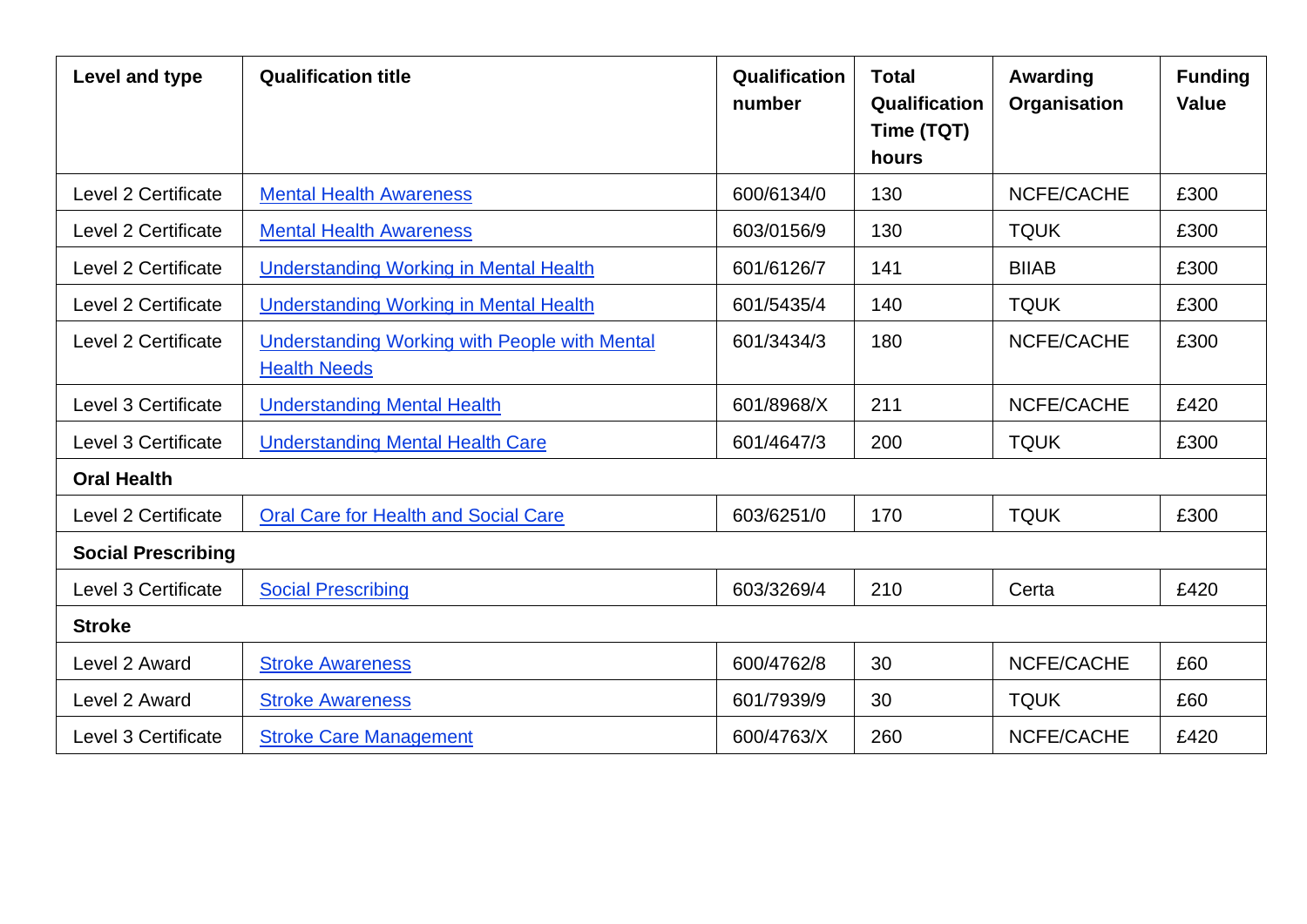## **Apprenticeships - SASE Frameworks**

#### **Higher Apprenticeship in Care Leadership and Management (England)**

#### **For framework versions up to version 9 - FR02379**

| <b>Standard</b> | Level   | Qualification                                         | <b>Qualification</b><br>number/code | <b>Credits</b> | <b>Value</b> |
|-----------------|---------|-------------------------------------------------------|-------------------------------------|----------------|--------------|
| Leadership and  | ∟evel 5 | Leadership In Health And Social Care And Children And | Use above                           | 80             | £1,500       |
| Management      | Diploma | Young People's Services - Adult pathways only.        | qualification numbers               |                |              |

#### **For frameworks version 10 - FR02611 onwards**

| <b>Standard</b>              | Level              | <b>Qualification</b>                                                                                    | Qualification<br>number/code          | <b>Credits</b> | Value  |
|------------------------------|--------------------|---------------------------------------------------------------------------------------------------------|---------------------------------------|----------------|--------|
| Leadership and<br>Management | Level 5<br>Diploma | Leadership In Health And Social Care And Children<br>And Young People's Services - Adult pathways only. | Use above<br>qualification<br>numbers | 90             | £1,500 |

#### **Apprenticeship Standards**

| <b>Standard</b>          | Level          | <b>Qualification</b>                                                              | Qualification<br>number/code          | <b>Value</b> | <b>Total funding</b><br>for standard |
|--------------------------|----------------|-----------------------------------------------------------------------------------|---------------------------------------|--------------|--------------------------------------|
| <b>Adult Care Worker</b> | $\overline{2}$ | Diploma in Care (RQF)                                                             | Use above<br>qualification<br>numbers | £600         | £1,000                               |
| <b>Adult Care Worker</b> | $\overline{2}$ | Completion of the end point assessment and<br>achievement of the overall standard | ST0005                                | £400         |                                      |